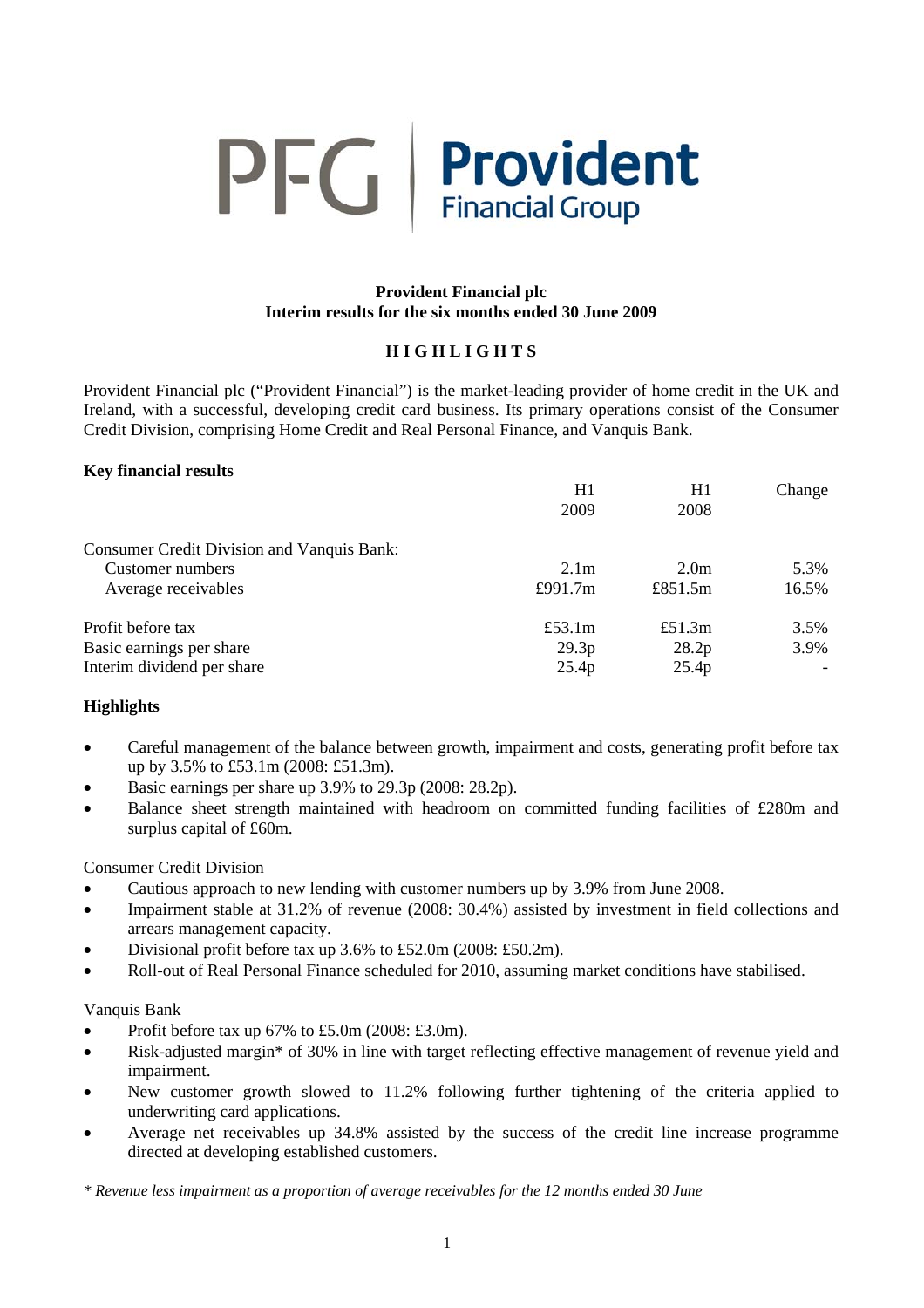# **Peter Crook, Chief Executive of Provident Financial, commented:**

"These are good first half results, in line with our internal plans which anticipated the pressure of rising unemployment and reduced working hours on household budgets.

We have been increasingly selective in the granting of new credit for two years now, having held the view that the UK economy would experience a marked deterioration. We have also invested in improving the quality of credit decisioning and in the collections and arrears management operations. These measures have allowed us to maintain an appropriate balance between growth, credit quality and collections capacity, which is fundamental to the success of any lending business, and has reinforced our responsible lending policy.

We do not anticipate any material change in market conditions in the second half of 2009 and we will maintain our cautious approach to new lending. The group's balance sheet and funding profile remain strong, with committed facilities providing £280m of headroom at the half year. Despite the challenging environment, the group expects to deliver continuing quality growth for the full year."

| <b>Enquiries:</b>                    | Today         | <b>Thereafter</b> |
|--------------------------------------|---------------|-------------------|
| Media                                |               |                   |
| David Stevenson, Provident Financial | 020 7404 5959 | 01274 731111      |
| Nigel Prideaux, Brunswick            | 020 7404 5959 | 020 7404 5959     |
| <b>Investor Relations</b>            |               |                   |
| Stuart Caldwell, Provident Financial | 020 7404 5959 | 01274 731111      |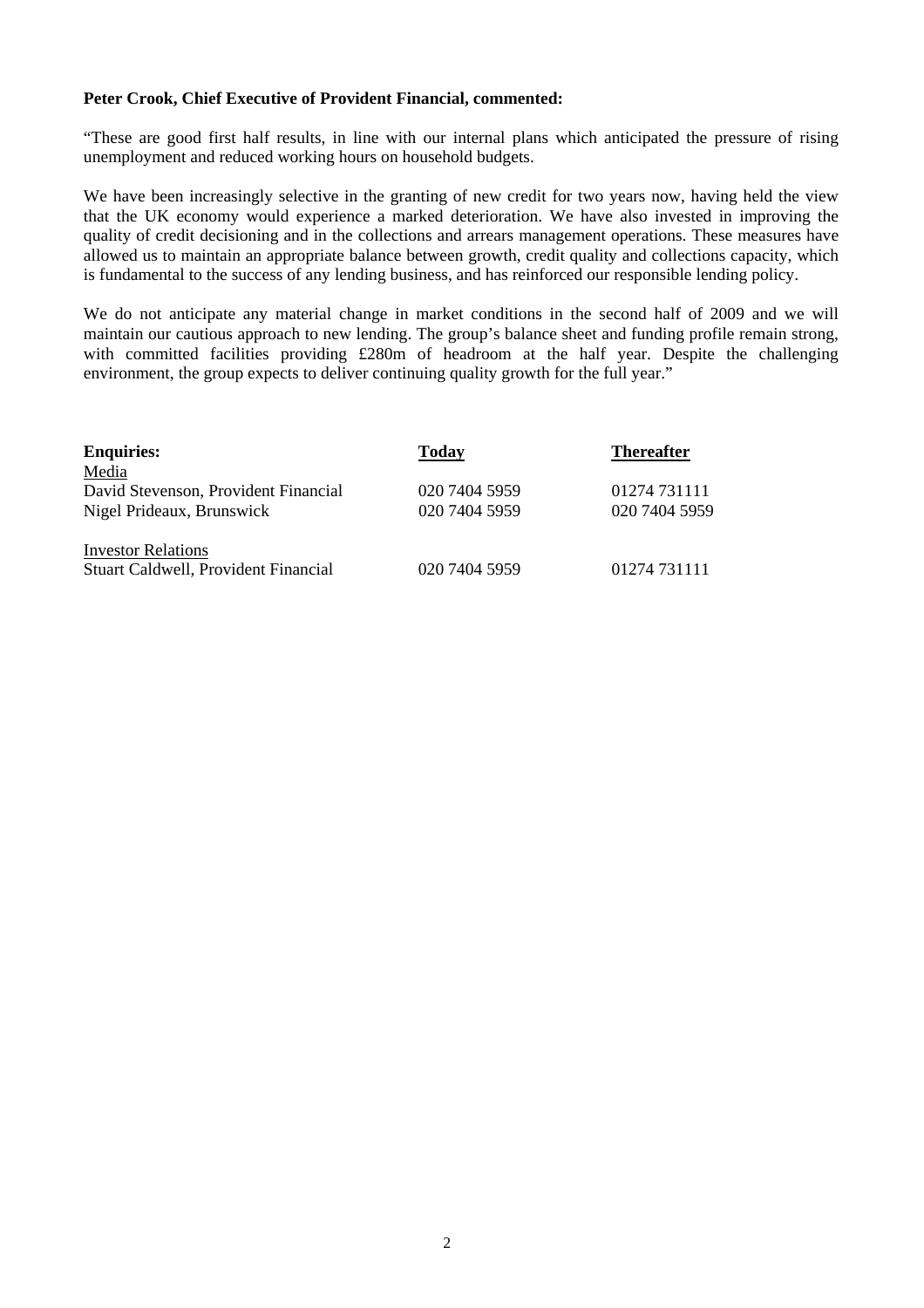# **Interim management report**

#### Group results

The group has performed well in the first half of 2009, as a result of careful management of growth, impairment and costs against the backdrop of a worsening economic environment. As planned, the rate of growth in customer numbers in both businesses has been slower than in 2008 as underwriting criteria have been tightened further in order to maintain credit quality. This measured approach to growth, coupled with the recent investment in field and call centre collections and arrears management capacity, has underpinned profitable growth in both main businesses.

Group profit before tax was up 3.5% to £53.1m (2008: £51.3m) and basic earnings per share was up 3.9% to 29.3p (2008: 28.2p).

The group's funding and liquidity positions remain strong, with its balance sheet showing modest gearing in comparison to its bank covenants and a significant surplus of regulatory capital. Undrawn committed bank facilities of around £280m, with no scheduled maturities in 2009, are ample for the group to execute its growth plans.

An interim dividend of 25.4p per share has been declared (2008: 25.4p) reflecting the company's policy set out at the time of the demerger to at least maintain a full year payment of 63.5p per share whilst moving to a target payout ratio of 80% of post-tax profit in the medium term.

#### Market conditions

There continues to be a constraint on the flow of new lending into the UK non-standard lending market due to the withdrawal or restructuring of a number of participants, although the competitive landscape in the homecollected credit segment of the market is little changed. In the medium term, the group's strategy to become the leading provider of unsecured credit to the broader UK non-standard market represents a significant opportunity, particularly as the economy stabilises.

Management have adopted an increasingly cautious approach to new lending since the middle of 2007, in anticipation of the current marked economic downturn. In particular, there has been a strong focus within both businesses on customer affordability and avoiding lending to consumers who have become over-indebted. This is important at a time when the effect of the weakening employment market upon household incomes, including the increasing restriction on working hours and wage rates, is impacting many households across the UK. As the economy stabilises and consumers' circumstances become more certain, Provident Financial will be well placed to increase the flow of credit to its customers.

Our planning assumes that customers will continue to face these uncertain conditions through the second half of 2009 and the early part of 2010.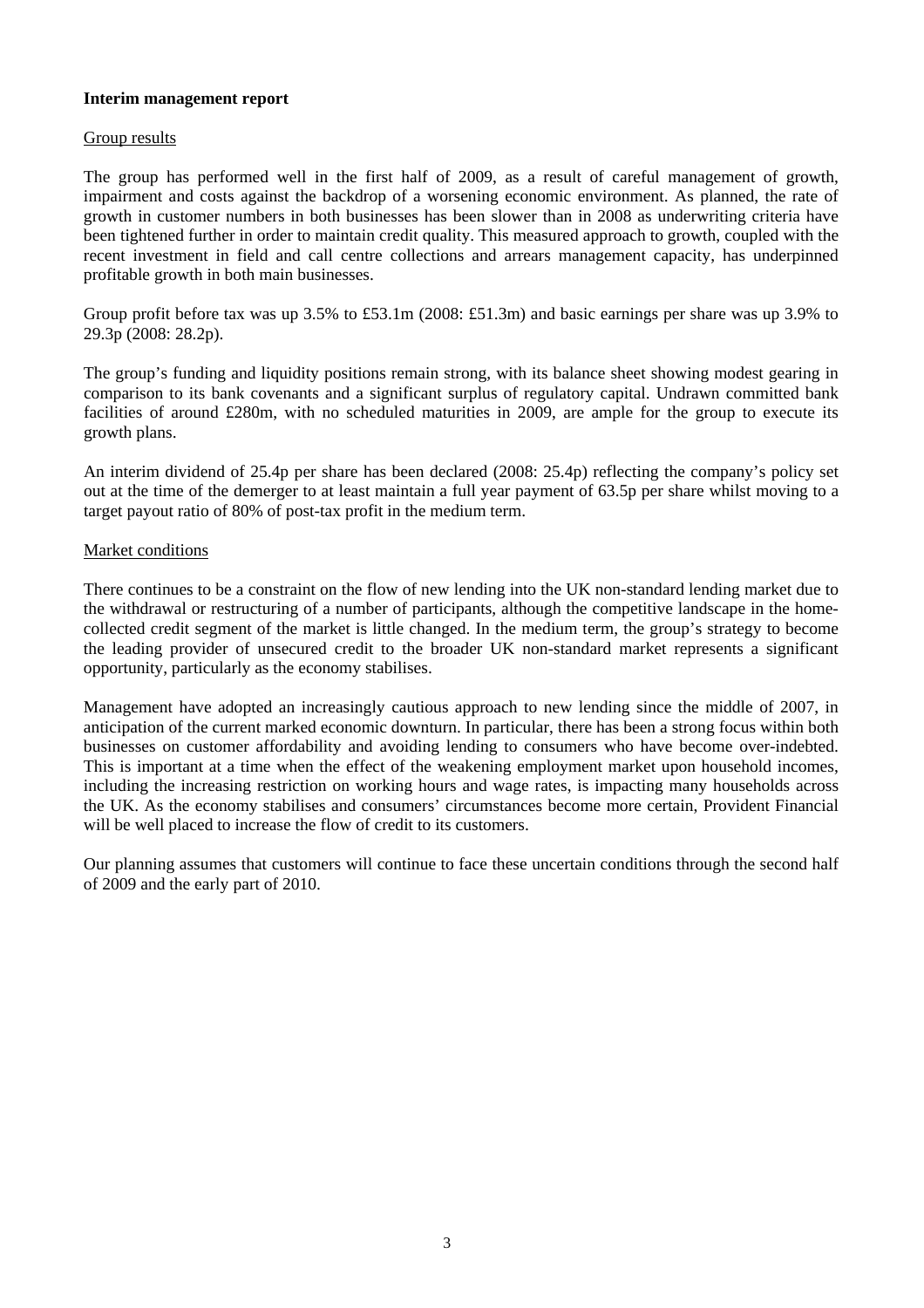# Consumer Credit Division

|                                  | Six months ended 30 June |             |        |
|----------------------------------|--------------------------|-------------|--------|
|                                  | 2009                     | 2008        | Change |
|                                  | $\pounds$ m              | $\pounds$ m | $\%$   |
| Customer numbers ('000)          | 1,726                    | 1,661       | 3.9    |
| Average customer receivables     | 773.4                    | 689.5       | 12.2   |
|                                  |                          |             |        |
| Revenue                          | 339.9                    | 324.0       | 4.9    |
| Impairment                       | (131.6)                  | (121.2)     | (8.6)  |
| Revenue less impairment          | 208.3                    | 202.8       | 2.7    |
| Annualised impairment % revenue* | 31.2%                    | 30.4%       |        |
| Costs                            | (137.2)                  | (134.3)     | (2.2)  |
| Interest                         | (19.1)                   | (18.3)      | (4.4)  |
| Profit before tax                | 52.0                     | 50.2        | 3.6    |

*\* Impairment as a proportion of revenue for the 12 months ended 30 June* 

In anticipation of current market conditions, emphasis has been placed upon collections performance during the first half of the year. To ensure the correct focus of the agent force and to manage credit risk, new customer growth was slowed by reducing acquisition activity and exercising greater selectivity through tougher scoring applied to the issue of further credit to existing customers. There is also clear evidence of more cautious behaviour by consumers facing uncertain prospects. Accordingly, year-on-year customer numbers were up by 3.9% compared to a growth rate of around 7% during 2008.

Average customer receivables grew at 12.2%, of which around 2.4% was directly attributable to Real Personal Finance and 9.8% to home-collected credit. This was ahead of growth in customer numbers due to a further improvement in the underlying credit quality of the portfolio and the ability to re-serve good quality customers on short term loans with the core one-year product. The issue of longer larger loans has been restricted since autumn 2008 through tighter credit scoring and, as a result, the average carrying value of the related receivables did not grow compared to the first half of 2008.

Revenue growth of 4.9% was lower than the growth in receivables, in part due to the full year impact of the Competition Commission remedy requiring higher early settlement rebates on loans issued after 13 December 2007. This had a limited impact on the first half of 2008 and reduced revenue by some £6m in the first half of 2009. Further upward pressure on early settlement rebates arose from an increased level of refinancing of existing good customers and from some customers facing uncertain circumstances repaying loans early, often following redundancy.

The rate of impairment was in line with internal plans. In part, this reflects the natural resilience of the home credit business model, with its face-to-face underwriting, small-sum and short term advances, and collectionbased commission for its agents. Equally importantly, this performance was assisted by business improvements made over the last three years. Credit scoring analytics have been continuously refined to improve the quality of underwriting decisions. The agents' commission scheme was recalibrated during 2008, which has encouraged agents to work more closely with customers who fall into arrears, whilst also helping to lower the level of agent turnover. Most recently, the decision to invest in the capacity of the branch infrastructure, with the creation of some 120 new field-based management roles and 30 new branches, has reinforced the spans of control over collections and arrears activities. This investment has been afforded through stringent control over non field-based costs, which has restricted the overall increase in the cost base to just 2.2% in the first half of 2009.

Until the economy stabilises and, in particular, the rate of increase in unemployment abates, Real Personal Finance will remain as a market test, operating from its current level of around 50 locations. Nonetheless, loans originated during the first half of 2009 are performing well and the development of the scorecards and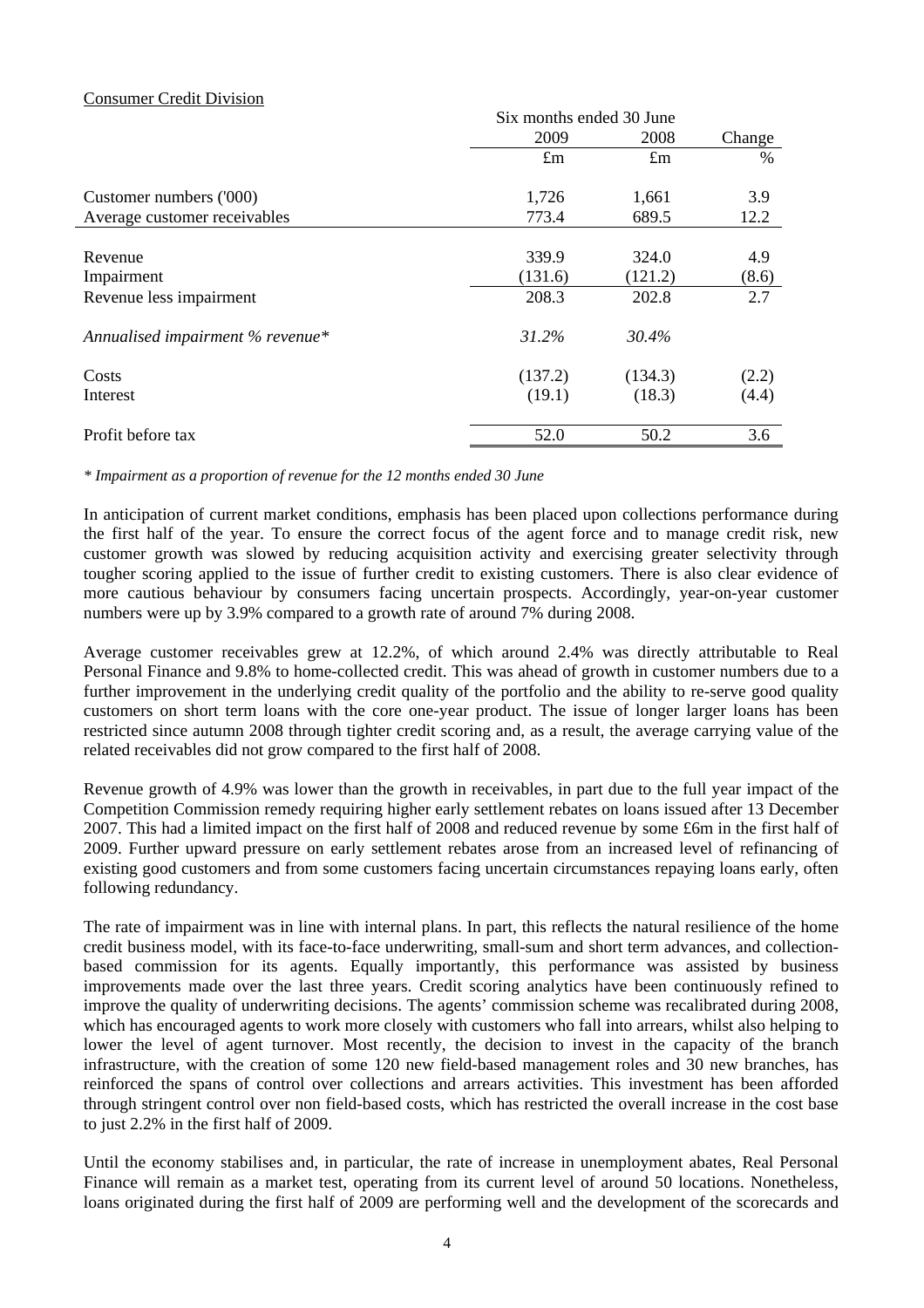systems to support a national roll-out continues as planned. The severe decline in volumes of business being written in the non-standard direct repayment market has resulted in the failure or withdrawal of many brokers that formed the main distribution channel. This means that the internet and direct mail are likely to be more significant channels in the future. Accordingly, the group is evolving its existing expertise in these channels as part of the development of Real Personal Finance. In the medium term, structural changes in the market have enhanced the growth opportunity in this segment.

# Vanquis Bank

|                                   | Six months ended 30 June |             |        |  |
|-----------------------------------|--------------------------|-------------|--------|--|
|                                   | 2009                     | 2008        | Change |  |
|                                   | $\pounds$ m              | $\pounds$ m | $\%$   |  |
| Customer numbers ('000)           | 416                      | 374         | 11.2   |  |
| Average customer receivables      | 218.3                    | 162.0       | 34.8   |  |
| Revenue                           | 60.1                     | 42.9        | 40.1   |  |
| Impairment                        | (28.4)                   | (16.5)      | (72.1) |  |
| Revenue less impairment           | 31.7                     | 26.4        | 20.1   |  |
| Annualised risk-adjusted margin*  | 30.0%                    | 33.7%       |        |  |
| Annualised impairment % revenue** | 44.8%                    | 36.8%       |        |  |
| Costs                             | (21.1)                   | (19.2)      | (9.9)  |  |
| Interest                          | (5.6)                    | (4.2)       | (33.3) |  |
| Profit before tax                 | 5.0                      | 3.0         | 66.7   |  |

*\* Revenue less impairment as a proportion of average receivables for the 12 months ended 30 June* 

*\*\* Impairment as a proportion of revenue for the 12 months ended 30 June* 

Vanquis Bank has delivered profit growth in line with internal plans in the first half of 2009.

Demand for non-standard credit cards has remained strong, with nearly 500,000 applications being received in the last 6 months. The acceptance criteria applied to underwriting for new customer applications has been tightened further in the first half of 2009 resulting in an overall decline rate of 83%. The overall rate of growth in customer numbers was also constrained through the cancellation of some 13,000 inactive accounts to mitigate the contingent risk associated with undrawn lines. As a result, customer numbers stood at 416,000 at 30 June 2009, up by 11.2% from a year earlier.

As planned, the main source of growth during the first half was the credit line increase programme applied to eligible customers that have established a sound payment history. The returns from this programme remain very satisfactory and resulted in a growth in average customer receivables of 34.8%, well ahead of customer number growth.

Although Vanquis Bank does not enjoy the same face-to-face weekly contact with its customers as the Consumer Credit Division, it nonetheless has a number of features which make it significantly more resilient than typical prime card issuers during a period of rising unemployment. Its customers carry modest levels of other indebtedness, with the majority of customers living in rented accommodation and having limited access to other forms of credit. In addition, the average outstanding balance is relatively modest at £550, such that the related minimum monthly repayment of around £25 often remains affordable despite an interruption to income.

Vanquis Bank is also very active in managing the level of credit line utilisation and revenue yield to reflect underlying credit risk. At any point in time, the average utilisation of the credit lines granted by Vanquis Bank is around 70%, which ensures that there is a strong stream of interest income and a relatively low level of contingent undrawn exposure. This contrasts with a typical prime card which operates with lower levels of utilisation and much higher card limits, which generates much greater credit loss volatility in a downturn.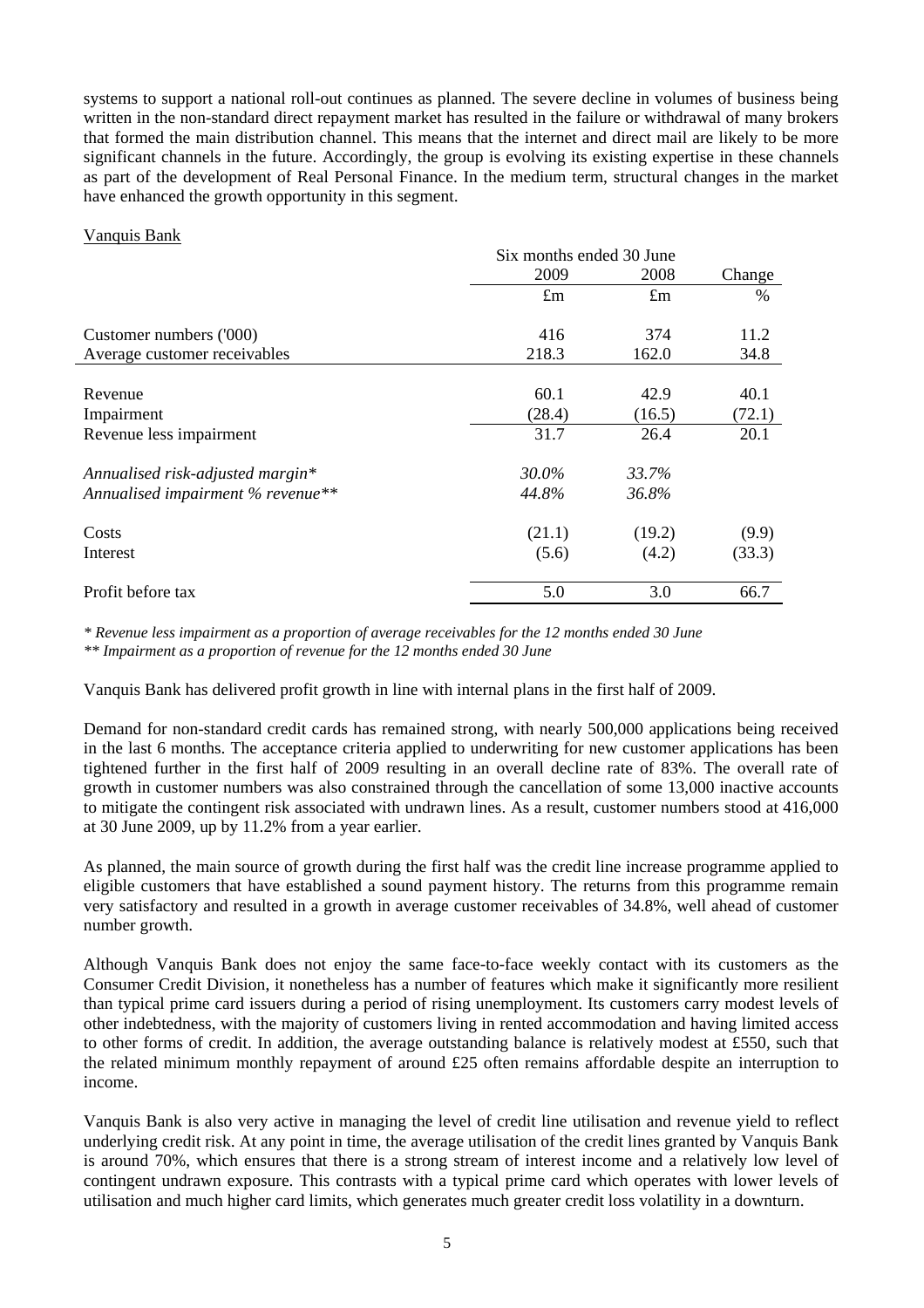It is pleasing to report that, in a tough environment, through careful management of the relationship between the revenue yield and credit losses for each cohort of customers, the business has maintained its annualised risk-adjusted margin at its target of 30%. This is consistent with achieving its medium term financial targets. Importantly, the performance of the credit line increase programme to existing customers and new account origination is very satisfactory. The upward pressure on impairment results from accounts written earlier in Vanquis' development and explains the increase in the rate of impairment from 40.4% at 31 December 2008 to 44.8% at the half year. Through the cycle, a rate of around 40% should be the norm for the business. The marked undershoot reflected in the rate of 36.8% at June 2008 resulted from the significant tightening in underwriting which took place from mid-2007.

Costs have been tightly controlled within planned levels, reflecting reduced marketing expenditure and savings achieved through the recent renegotiation of key supplier contracts. The cost base now fully reflects the impact of the investment in the expanded contact centre in Chatham in August 2008.

The first half profit before tax of £5.0m (2008: £3.0m) represents an increase of 67% over the same period in 2008.

# Yes Car Credit

The collect-out of the Yes Car Credit receivables is now approaching completion, with the remaining book standing at £0.3m at 30 June 2009. The remaining collections operations will be wound up in the second half of 2009.

# Central costs

Central costs in the first half of the year of £3.6m were £0.9m higher than in 2008, due to a budgeted increase in the level of expenditure on the group's community programmes and the impact of higher share-based incentive payments. Central interest receivable was lower at £0.8m (2008: £1.8m), primarily due to the planned reduction in the level of surplus capital currently held by the group, and also from the impact of the refinancing of the group's syndicated facilities in February 2009.

# Taxation

The tax rate for the first half of 2009 of 28.0% (2008: 28.5%) is the estimated tax rate for the 2009 financial year and is in line with the UK corporation tax rate.

# Dividends

The interim dividend is maintained at 25.4p per share (2008: 25.4p) reflecting the company's policy set out at the time of the demerger to at least maintain a full year payment of 63.5p per share whilst moving to a target payout ratio of 80% of post-tax profit in the medium term. The annualised level of dividend cover has reached 1.14 times, up from 1.12 times at the end of 2008.

# Balance sheet

Net assets as at 30 June 2009 were £236.8m (2008: £280.3m). The decline from the prior year reflects the reduction in the pension asset from £57.9m at June 2008 to £10.6m at June 2009, mainly caused by the recent upward movement in future inflation expectations. The level of gearing, calculated after excluding the pension scheme asset and the fair value of derivatives which are disregarded for the purpose of measuring performance against banking covenants, stood at 3.2 times (2008: 2.9 times), compared to the relevant borrowings covenant of 6.0 times. The reported level of capital adequacy stood at 428% of the Pillar I requirement, comfortably in excess of the interim capital requirement set by the FSA.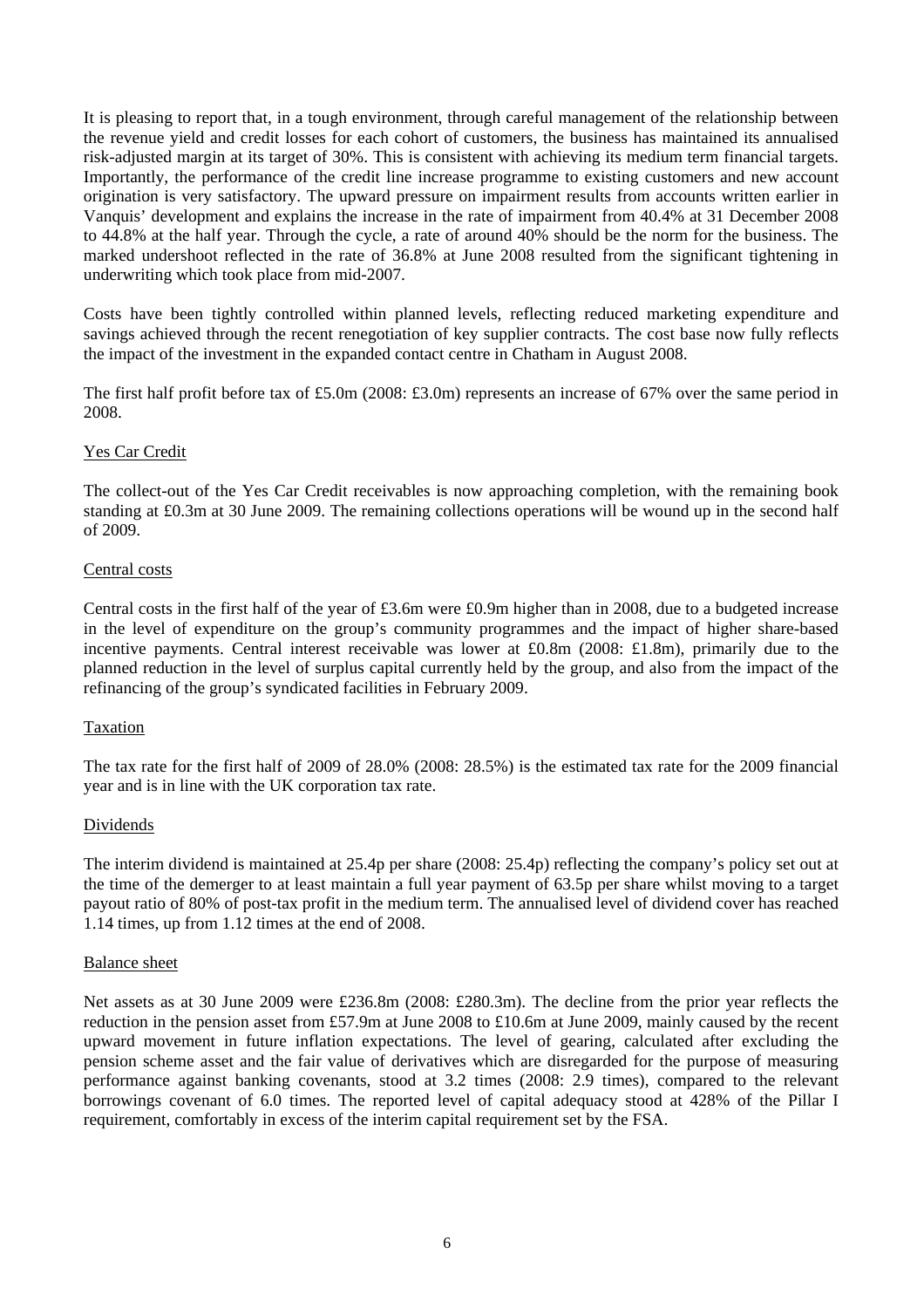# Funding and capital

The group remains strongly funded with around £60m of surplus equity capital and around £280m of undrawn committed debt facilities. There are no scheduled maturities in 2009 and the borrowing facilities available to the group remain unchanged from that reported in the 2008 annual report and financial statements. As a result, sufficient funding is available to enable the group to execute its growth plans.

# Regulation

On 2 July 2009, the Department for Business, Innovation and Skills published its White Paper, "*A Better Deal for Consumers – Delivering Real Help Now and Change for the Future*". Part of this paper concerns consumer credit with the aims of continuing access to credit for vulnerable consumers, promoting more responsible lending, limiting over-indebtedness and increasing the transparency of consumer credit products. At the same time, the Office of Fair Trading ("OFT") announced its review of the £35bn high-cost consumer credit market, which will focus on the impact of the economic downturn on competition, the business models of lenders and consumer protection. Provident Financial supports the broad aims of the White Paper and will assist the OFT with its review. The competitive position in the £3bn home credit segment of the market has not changed materially since the Competition Commission concluded its review of the home credit market at the end of 2006, and the business model has a proven track record of fulfilling a valuable role in providing small-sum credit to households on low incomes through the economic cycle.

# Summary and outlook

The group has reported half year results in line with its internal plans, against the backdrop of pressure on customers' household budgets from rising unemployment and reduced working hours. This is not expected to abate in the second half of 2009. A cautious approach to new lending will continue and, when combined with the group's strong funding position, puts Provident Financial in a sound position to deliver continuing quality growth for the year.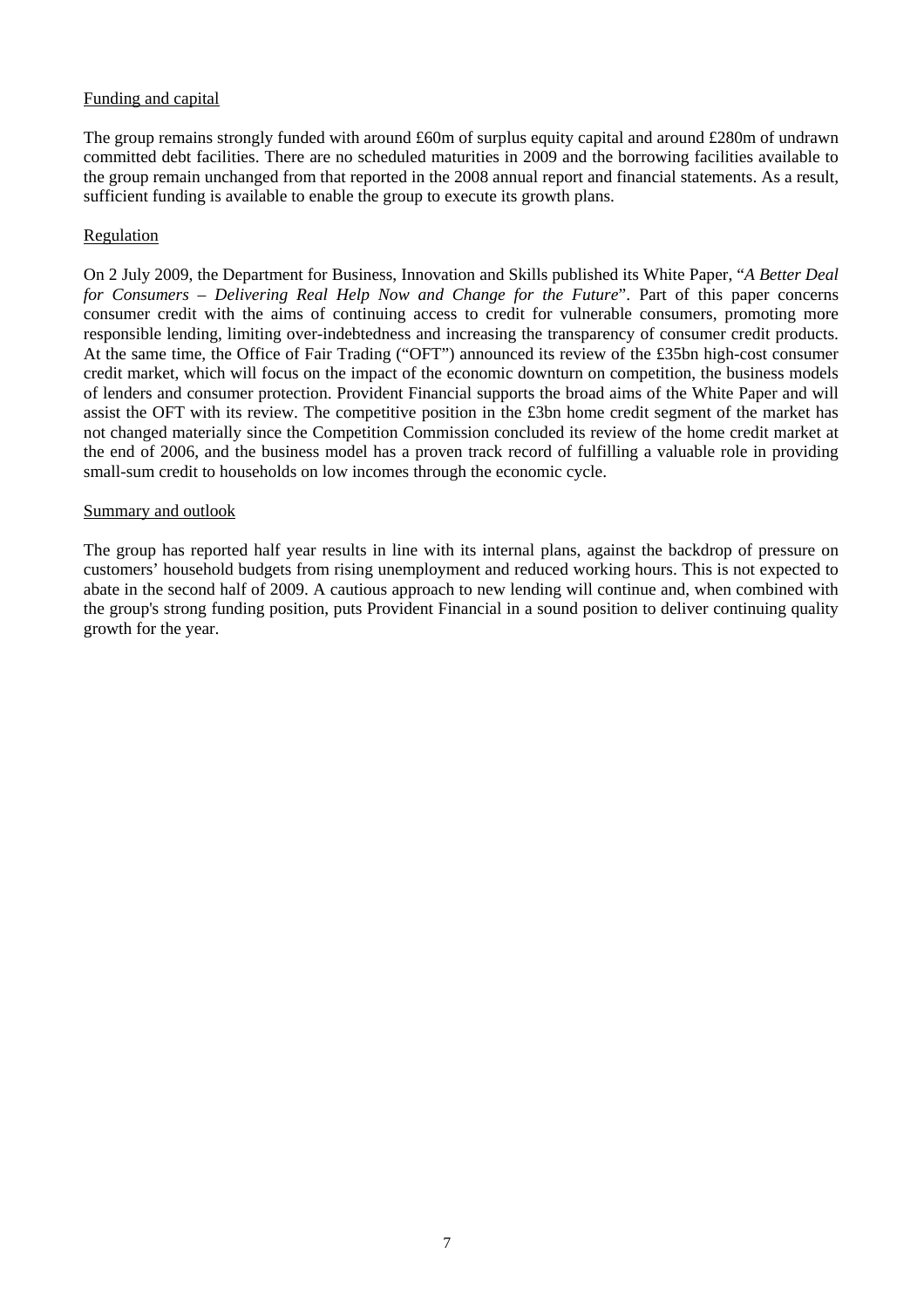#### Principal risks and uncertainties

A full assessment of the principal risks and uncertainties facing the group, together with the controls and processes which are in place to monitor and mitigate those risks where possible, are set out on pages 38 to 39 of the 2008 annual report and financial statements which is available on the company's website, www.providentfinancial.com. The principal risk and uncertainty most affecting the remaining six months of the financial year is credit risk.

The risk of a continued rise in unemployment in the UK presents the risk of increased impairment charges throughout the financial services sector. Management's view that the economy would experience a marked deterioration has resulted in an increasingly cautious approach to lending since the middle of 2007. The progressive tightening of underwriting has continued during the first half of 2009, resulting in greater selectivity and an increasing proportion of customers being declined in both Home Credit and Vanquis Bank. Nevertheless, impairment charges as a percentage of revenue in both businesses have increased marginally compared with last year.

Both businesses have unique characteristics which leave them well placed to continue to manage impairment effectively through the current challenging economic conditions and mitigate the potential risk of further increases in impairment charges.

Home Credit loans are short term advances of small sums. Agents' commission is based on collections from customers rather than from the issue of new loans which reinforces the core principle of responsible and affordable lending. The business is conducted through agents who have regular face-to-face contact with customers, with all loans underwritten in the customers' home and collections made by a weekly agent visit. Agents often live in the same communities as their customers and are quick to identify and deal with changes to customers' circumstances. These characteristics of the business model make Home Credit uniquely placed to manage the impact on customers of changes in economic conditions effectively.

The Vanquis Bank operating model is very different to mainstream credit card issuers. The business has developed highly bespoke underwriting scorecards and the customer application process normally involves a telephone interview. The initial credit line granted to a new customer is low, normally £250, and only increased if a customer establishes a satisfactory payment history. Credit bureau data is re-checked regularly for existing customers to mitigate the risk of over-indebtedness. There is an intensive customer interface from the call centre in Chatham focussed on collections and customer service. The criteria applied to underwriting and credit line increases have been tightened continuously since the middle of 2007, reflecting a cautious stance in anticipation of deteriorating economic conditions. In addition, Vanquis Bank has an established record of managing the revenue yield on its receivables book to reflect the underlying risk.

#### Related party transactions

There have been no changes in the nature of related party transactions as described in note 30 to the 2008 annual report and financial statements and there have been no new related party transactions which have had a material effect on the financial position or performance of the group in the six months ended 30 June 2009.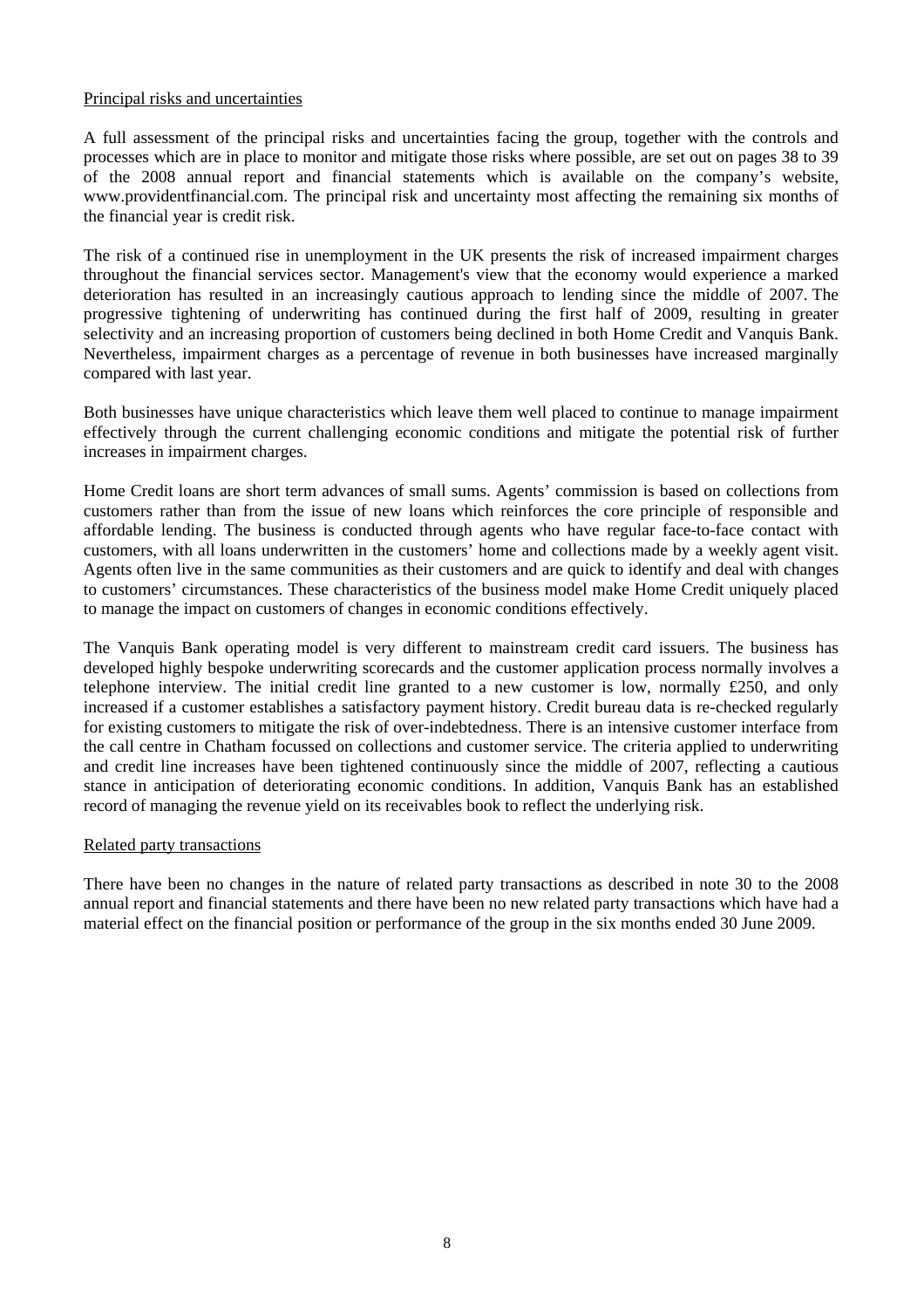# **Condensed consolidated interim financial information**

# **Consolidated income statement**

|                                                           |      | Six months ended 30 June |             |
|-----------------------------------------------------------|------|--------------------------|-------------|
|                                                           | Note | 2009                     | 2008        |
|                                                           |      | $\pounds$ m              | $\pounds$ m |
| <b>Continuing operations</b>                              |      |                          |             |
| <b>Revenue</b>                                            | 4    | 401.2                    | 370.1       |
| Finance costs                                             |      | (25.2)                   | (22.6)      |
| Operating costs                                           |      | (229.7)                  | (204.4)     |
| Administrative expenses                                   |      | (93.2)                   | (91.8)      |
| <b>Total costs</b>                                        |      | (348.1)                  | (318.8)     |
| <b>Profit before taxation</b>                             | 4    | 53.1                     | 51.3        |
| Tax charge                                                |      | (14.9)                   | (14.6)      |
| Profit for the period attributable to equity shareholders |      | 38.2                     | 36.7        |

# **Consolidated statement of comprehensive income**

|                                                           | Six months ended 30 June |             |             |
|-----------------------------------------------------------|--------------------------|-------------|-------------|
|                                                           | <b>Note</b>              | 2009        | 2008        |
|                                                           |                          | $\pounds$ m | $\pounds$ m |
| Profit for the period attributable to equity shareholders |                          | 38.2        | 36.7        |
| Other comprehensive income:                               |                          |             |             |
| - cash flow hedges                                        |                          | (4.4)       | 11.2        |
| - actuarial movements on retirement benefit asset         | 9                        | (43.8)      | (6.5)       |
| - tax on other comprehensive income                       |                          | 13.5        | (1.3)       |
| Other comprehensive income for the period                 |                          | (34.7)      | 3.4         |
| Total comprehensive income for the period                 |                          | 3.5         | 40.1        |

|                           |             | Six months ended 30 June |       |  |
|---------------------------|-------------|--------------------------|-------|--|
|                           | <b>Note</b> | 2009                     | 2008  |  |
|                           |             | Pence                    | Pence |  |
| <b>Earnings per share</b> |             |                          |       |  |
| <b>Basic</b>              | 6           | 29.3                     | 28.2  |  |
| Diluted                   | 6           | 29.2                     | 28.1  |  |
| Dividends per share       |             |                          |       |  |
| Proposed interim dividend |             | 25.4                     | 25.4  |  |
| Paid in the period*       | ┑           | 38.1                     | 38.1  |  |
|                           |             |                          |       |  |

\* The total cost of dividends paid in the period was £50.6m (six months ended 30 June 2008: £50.0m)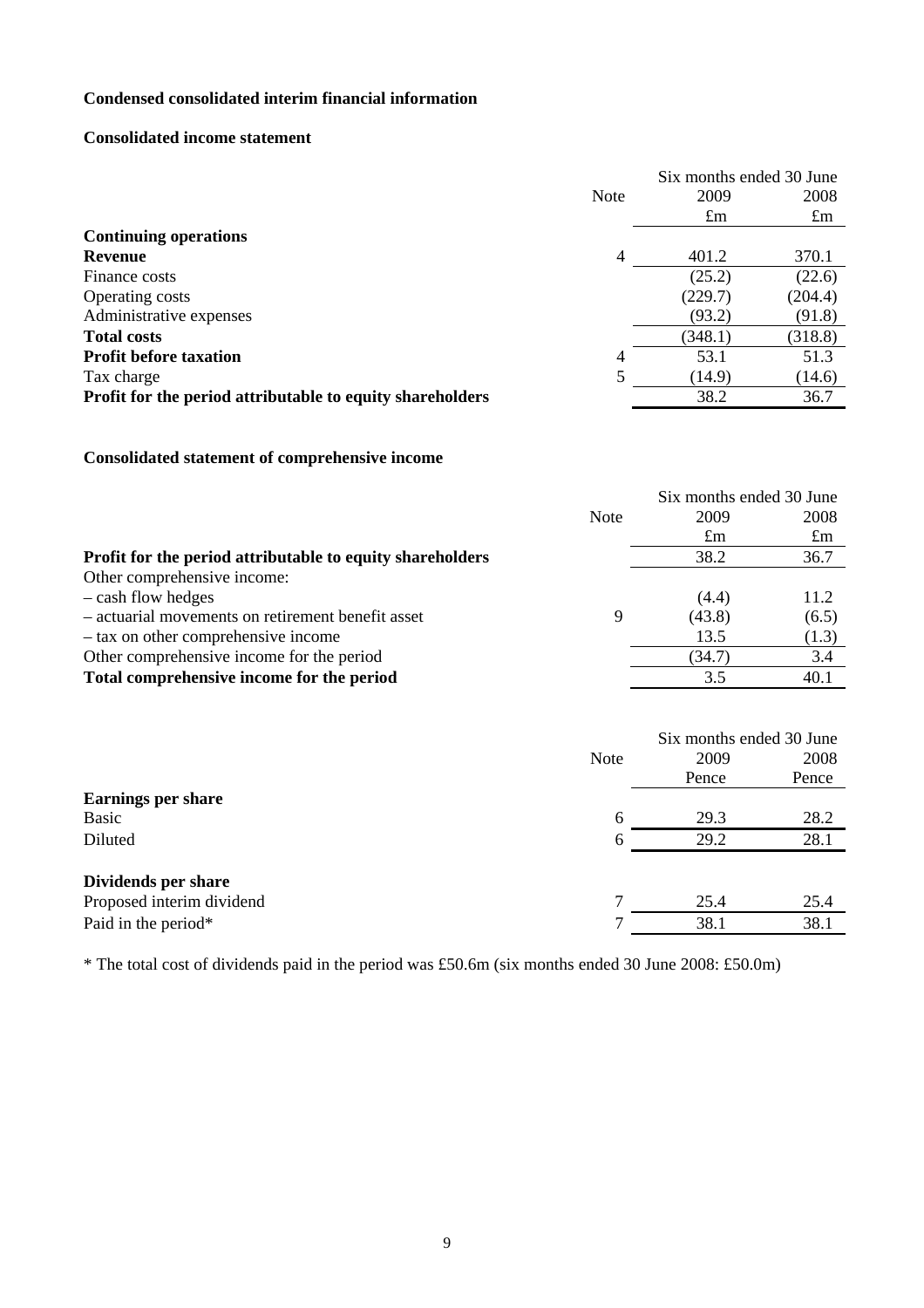# **Consolidated balance sheet**

|                                     |      | 30 June     | 31 December | 30 June     |
|-------------------------------------|------|-------------|-------------|-------------|
|                                     | Note | 2009        | 2008        | 2008        |
|                                     |      | $\pounds$ m | $\pounds$ m | $\pounds$ m |
| <b>ASSETS</b>                       |      |             |             |             |
| <b>Non-current assets</b>           |      |             |             |             |
| Goodwill                            |      |             | 3.1         | 3.1         |
| Other intangible assets             |      | 17.3        | 17.1        | 13.8        |
| Property, plant and equipment       |      | 26.8        | 28.6        | 30.5        |
| Financial assets:                   |      |             |             |             |
| - amounts receivable from customers | 8    | 77.5        | 83.7        | 58.2        |
| - derivative financial instruments  |      | 13.5        | 28.9        | 7.6         |
| Retirement benefit asset            | 9    | 10.6        | 50.9        | 57.9        |
| Deferred tax assets                 |      | 10.5        |             |             |
|                                     |      | 156.2       | 212.3       | 171.1       |
| <b>Current assets</b>               |      |             |             |             |
| Financial assets:                   |      |             |             |             |
| - amounts receivable from customers | 8    | 934.0       | 979.6       | 837.3       |
| - derivative financial instruments  |      | 0.1         |             |             |
| - cash and cash equivalents         |      | 24.0        | 19.5        | 23.0        |
| - trade and other receivables       |      | 18.0        | 15.1        | 16.1        |
|                                     |      | 976.1       | 1,014.2     | 876.4       |
| <b>Total assets</b>                 | 4    | 1,132.3     | 1,226.5     | 1,047.5     |
|                                     |      |             |             |             |
| <b>LIABILITIES</b>                  |      |             |             |             |
| <b>Current liabilities</b>          |      |             |             |             |
| Financial liabilities:              |      |             |             |             |
| - bank and other borrowings         |      | (93.9)      | (4.0)       | (10.1)      |
| - derivative financial instruments  |      | (10.1)      | (4.7)       | (0.2)       |
| - trade and other payables          |      | (42.8)      | (64.0)      | (51.4)      |
| Current tax liabilities             |      | (29.2)      | (32.8)      | (30.2)      |
| Provisions                          |      | (0.8)       | (0.8)       | (0.8)       |
|                                     |      | (176.8)     | (106.3)     | (92.7)      |
| <b>Non-current liabilities</b>      |      |             |             |             |
| Financial liabilities:              |      |             |             |             |
| - bank and other borrowings         |      | (697.7)     | (824.5)     | (644.4)     |
| - derivative financial instruments  |      | (20.2)      | (16.1)      | (19.6)      |
| Provisions                          |      | (0.8)       | (1.2)       | (1.8)       |
| Deferred tax liabilities            |      |             | (0.5)       | (8.7)       |
|                                     |      | (718.7)     | (842.3)     | (674.5)     |
| <b>Total liabilities</b>            |      | (895.5)     | (948.6)     | (767.2)     |
| <b>NET ASSETS</b>                   | 4    | 236.8       | 277.9       | 280.3       |
|                                     |      |             |             |             |
| <b>SHAREHOLDERS' EQUITY</b>         |      |             |             |             |
| Called-up share capital             |      | 27.4        | 27.3        | 27.2        |
| Share premium account               |      | 138.5       | 134.6       | 133.0       |
| Other reserves                      |      | (18.1)      | (16.3)      | 2.2         |
| Retained earnings                   |      | 89.0        | 132.3       | 117.9       |
| <b>TOTAL EQUITY</b>                 |      | 236.8       | 277.9       | 280.3       |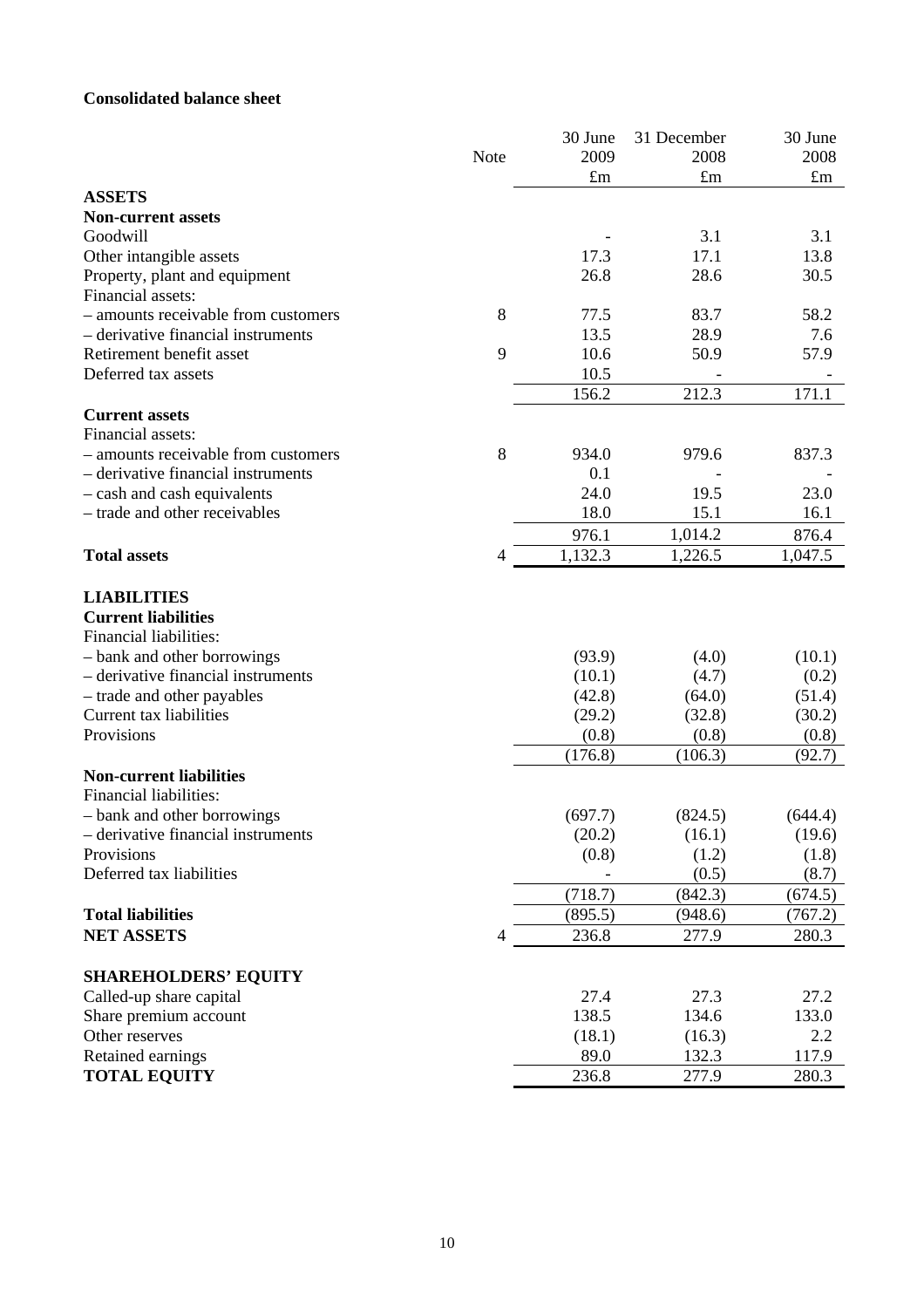# **Consolidated statement of changes in shareholders' equity**

|                                                      |      | Called-up                | Share                        |                          |             |             |
|------------------------------------------------------|------|--------------------------|------------------------------|--------------------------|-------------|-------------|
|                                                      |      | share                    | premium                      | Other                    | Retained    |             |
|                                                      | Note | capital                  | account                      | reserves                 | earnings    | Total       |
|                                                      |      | $\pounds$ m              | $\pounds$ m                  | $\pounds$ m              | $\pounds$ m | $\pounds$ m |
| <b>Balance at 1 January 2008</b>                     |      | 27.2                     | 132.7                        | 0.1                      | 135.9       | 295.9       |
| Profit for the period                                |      | $\overline{\phantom{0}}$ | $\overline{\phantom{0}}$     | $\overline{\phantom{0}}$ | 36.7        | 36.7        |
| Other comprehensive income:                          |      |                          |                              |                          |             |             |
| - cash flow hedges                                   |      |                          |                              | 11.2                     |             | 11.2        |
| - actuarial movements on retirement benefit          |      |                          |                              |                          |             |             |
| asset                                                | 9    |                          | $\overline{\phantom{0}}$     |                          | (6.5)       | (6.5)       |
| - tax on other comprehensive income                  |      |                          |                              | (3.1)                    | 1.8         | (1.3)       |
| Other comprehensive income for the period            |      | $\qquad \qquad -$        | $\overline{\phantom{a}}$     | 8.1                      | (4.7)       | 3.4         |
| Total comprehensive income for the                   |      |                          |                              |                          |             |             |
| period                                               |      |                          |                              | 8.1                      | 32.0        | 40.1        |
| Transactions with owners:                            |      |                          | 0.3                          |                          |             | 0.3         |
| - issue of share capital<br>- purchase of own shares |      |                          |                              | (8.7)                    |             | (8.7)       |
| - share-based payment charge                         |      |                          |                              | 2.7                      |             | 2.7         |
| - dividends                                          | 7    |                          |                              | $\overline{a}$           | (50.0)      | (50.0)      |
| <b>Balance at 30 June 2008</b>                       |      | 27.2                     | 133.0                        | 2.2                      | 117.9       | 280.3       |
| <b>Balance at 1 July 2008</b>                        |      | 27.2                     | 133.0                        | 2.2                      | 117.9       | 280.3       |
| Profit for the period                                |      |                          | $\overline{\phantom{0}}$     | $\overline{\phantom{0}}$ | 55.4        | 55.4        |
| Other comprehensive income:                          |      |                          |                              |                          |             |             |
| - cash flow hedges                                   |      |                          |                              | (28.5)                   |             | (28.5)      |
| - actuarial movements on retirement benefit          |      |                          |                              |                          |             |             |
| asset                                                |      |                          |                              |                          | (10.6)      | (10.6)      |
| - tax on other comprehensive income                  |      |                          |                              | 8.0                      | 3.0         | 11.0        |
| Other comprehensive income for the period            |      |                          | $\overline{\phantom{a}}$     | (20.5)                   | (7.6)       | (28.1)      |
| Total comprehensive income for the                   |      |                          |                              |                          |             |             |
| period                                               |      |                          |                              | (20.5)                   | 47.8        | 27.3        |
| Transactions with owners:                            |      |                          |                              |                          |             |             |
| - issue of share capital                             |      | 0.1                      | 1.6                          |                          |             | 1.7         |
| - share-based payment charge                         |      |                          |                              | 2.0                      |             | 2.0         |
| - dividends                                          |      |                          |                              |                          | (33.4)      | (33.4)      |
| <b>Balance at 31 December 2008</b>                   |      | 27.3                     | 134.6                        | (16.3)                   | 132.3       | 277.9       |
| <b>Balance at 1 January 2009</b>                     |      | 27.3                     | 134.6                        | (16.3)                   | 132.3       | 277.9       |
| Profit for the period                                |      | $\overline{\phantom{a}}$ | $\qquad \qquad \blacksquare$ | $\overline{a}$           | 38.2        | 38.2        |
| Other comprehensive income:                          |      |                          |                              |                          |             |             |
| - cash flow hedges                                   |      |                          |                              | (4.4)                    |             | (4.4)       |
| - actuarial movements on retirement benefit          |      |                          |                              |                          |             |             |
| asset                                                | 9    |                          | $\overline{\phantom{a}}$     |                          | (43.8)      | (43.8)      |
| - tax on other comprehensive income                  |      |                          | $\overline{\phantom{a}}$     | 1.2                      | 12.3        | 13.5        |
| Other comprehensive income for the period            |      |                          | $\overline{\phantom{0}}$     | (3.2)                    | (31.5)      | (34.7)      |
| Total comprehensive income for the                   |      |                          |                              |                          |             |             |
| period<br>Transactions with owners:                  |      |                          | $\overline{\phantom{a}}$     | (3.2)                    | 6.7         | 3.5         |
|                                                      |      | 0.1                      | 3.9                          |                          |             | 4.0         |
| - issue of share capital<br>- purchase of own shares |      |                          |                              | (0.6)                    |             | (0.6)       |
| - share-based payment charge                         |      |                          |                              | 2.9                      |             | 2.9         |
| - transfer of share-based payment reserve            |      |                          |                              | (0.9)                    | 0.9         |             |
| - deferred tax on share-based payment                |      |                          |                              |                          |             |             |
| reserve transfer                                     |      |                          |                              |                          | (0.3)       | (0.3)       |
| - dividends                                          | 7    |                          |                              |                          | (50.6)      | (50.6)      |
| <b>Balance at 30 June 2009</b>                       |      | 27.4                     | 138.5                        | (18.1)                   | 89.0        | 236.8       |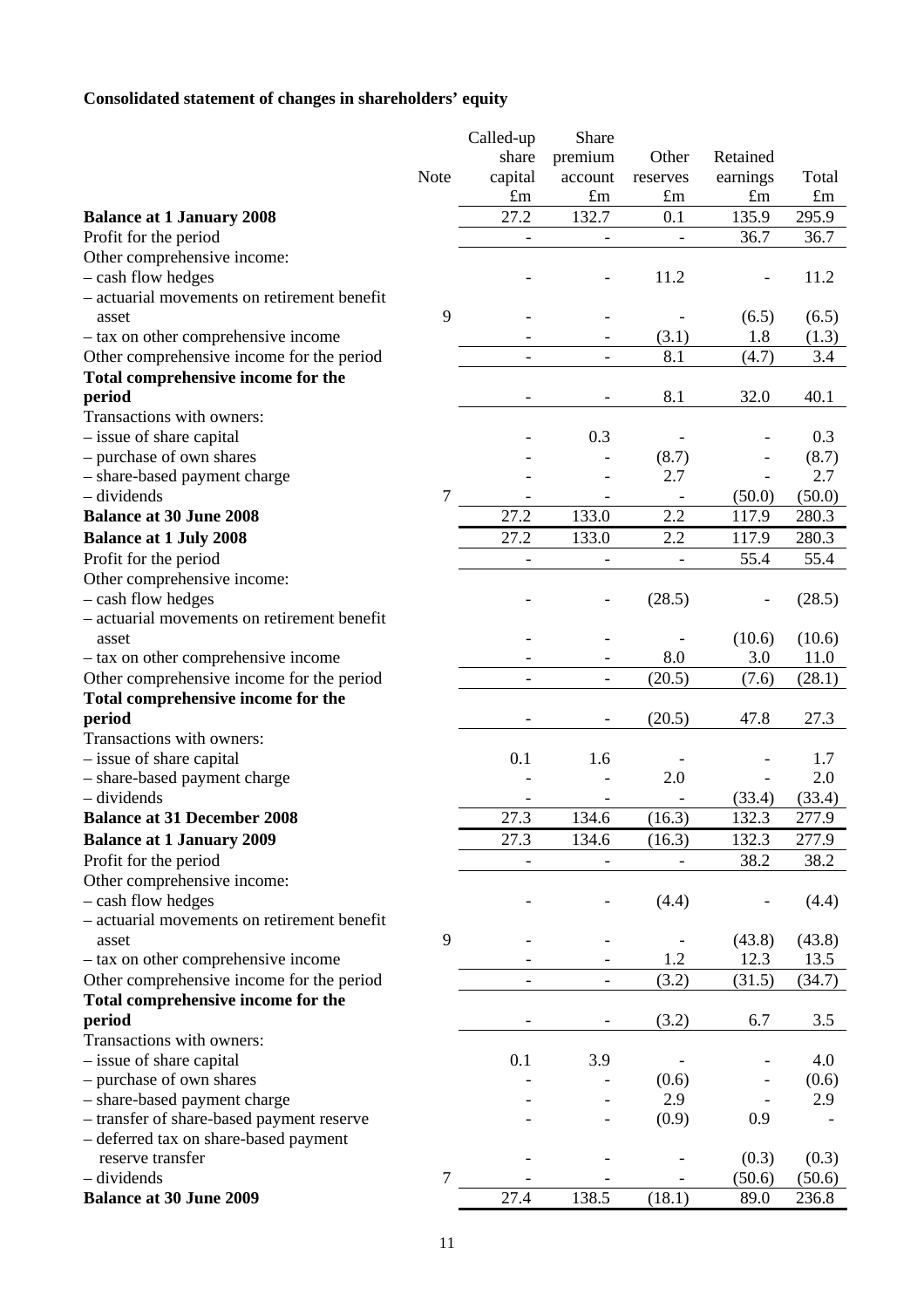# **Consolidated statement of cash flows**

|                                                         |                | Six months ended 30 June |             |  |
|---------------------------------------------------------|----------------|--------------------------|-------------|--|
|                                                         | <b>Notes</b>   | 2009                     | 2008        |  |
|                                                         |                | $\pounds$ m              | $\pounds$ m |  |
| <b>Cash flows from operations</b>                       |                |                          |             |  |
| Cash generated from operations                          | 11             | 116.8                    | 96.5        |  |
| Finance costs paid                                      |                | (28.1)                   | (25.8)      |  |
| Tax paid                                                |                | (16.3)                   | (13.0)      |  |
| Net cash generated from operating activities            |                | 72.4                     | 57.7        |  |
| <b>Cash flows from investing activities</b>             |                |                          |             |  |
| Purchase of property, plant and equipment               |                | (3.2)                    | (5.7)       |  |
| Proceeds from disposal of property, plant and equipment |                | 0.6                      | 0.3         |  |
| Purchase of intangible assets                           |                | (1.8)                    | (1.6)       |  |
| Proceeds from disposal of subsidiary undertaking        | 10             | 0.7                      |             |  |
| Net cash used in investing activities                   |                | (3.7)                    | (7.0)       |  |
| <b>Cash flows from financing activities</b>             |                |                          |             |  |
| Proceeds from borrowings                                |                | 76.0                     | 60.7        |  |
| Repayment of borrowings                                 |                | (104.1)                  | (54.7)      |  |
| Dividends paid to company shareholders                  | $\overline{7}$ | (50.6)                   | (50.0)      |  |
| Proceeds from issue of share capital                    |                | 4.0                      | 0.3         |  |
| Purchase of own shares                                  |                | (0.6)                    | (8.7)       |  |
| Net cash used in financing activities                   |                | (75.3)                   | (52.4)      |  |
| Net decrease in cash and cash equivalents               |                | (6.6)                    | (1.7)       |  |
| Cash and cash equivalents at beginning of period        |                | 16.9                     | 14.6        |  |
| Cash and cash equivalents at end of period              |                | 10.3                     | 12.9        |  |
| Cash and cash equivalents at end of period comprise:    |                |                          |             |  |
| Cash at bank and in hand                                |                | 24.0                     | 23.0        |  |
| Overdrafts (held in bank and other borrowings)          |                | (13.7)                   | (10.1)      |  |
| <b>Total cash and cash equivalents</b>                  |                | 10.3                     | 12.9        |  |
|                                                         |                |                          |             |  |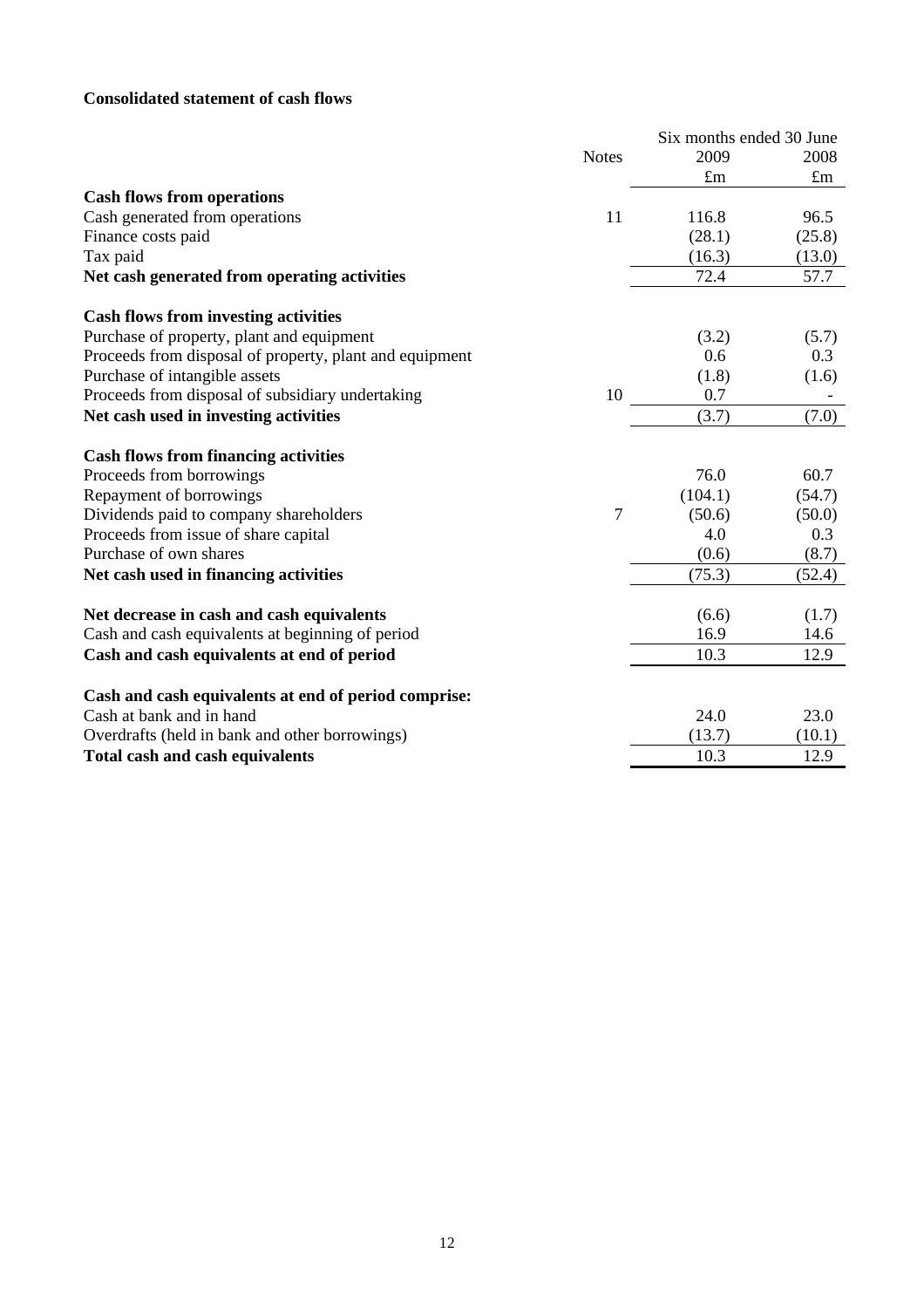# **Notes to the condensed consolidated interim financial information**

# **1**. **General information**

The company is a limited liability company incorporated and domiciled in the UK. The address of its registered office is Colonnade, Sunbridge Road, Bradford, BD1 2LQ.

The company is listed on the London Stock Exchange.

The condensed consolidated interim financial information does not constitute the statutory financial statements of the group within the meaning of Section 434 of the Companies Act 2006. The statutory financial statements for the year ended 31 December 2008 were approved by the board of directors on 3 March 2009 and have been delivered to the Registrar of Companies. The report of the auditors on those financial statements was unqualified, did not draw attention to any matters by way of emphasis and did not contain any statement under Section 498 of the Companies Act 2006.

The condensed consolidated interim financial information will be published on the company's website, www.providentfinancial.com, in addition to the normal paper version. The maintenance and integrity of the Provident Financial website is the responsibility of the directors and the work carried out by the auditors does not involve consideration of these matters. Legislation in the UK governing the preparation and dissemination of accounts may differ from legislation in other jurisdictions.

The condensed consolidated interim financial information for the six months ended 30 June 2009 has been reviewed, not audited, and was approved for issue by the board of directors on 28 July 2009.

# **2. Basis of preparation**

The condensed consolidated interim financial information for the six months ended 30 June 2009 has been prepared in accordance with the Disclosure and Transparency Rules of the Financial Services Authority and with IAS 34 'Interim financial reporting' as adopted by the European Union. The condensed consolidated interim financial information should be read in conjunction with the annual financial statements for the year ended 31 December 2008 which have been prepared in accordance with International Financial Reporting Standards (IFRS) as adopted by the European Union.

# **3. Accounting policies**

Except as described below, the accounting policies applied are consistent with those of the annual financial statements for the year ended 31 December 2008, as described in those annual financial statements.

Taxes on profits in interim periods are accrued using the tax rate that would be applicable to expected total annual profits.

The following new standards and amendments to standards are mandatory for the first time for the financial year beginning 1 January 2009:

• IAS 1 (revised), 'Presentation of financial statements'. The most significant change within IAS 1 (revised) is the requirement to produce a statement of comprehensive income setting out all items of income and expense relating to non-owner changes in equity. There is a choice between presenting comprehensive income in one statement or in two statements comprising an income statement and a separate statement of comprehensive income. The group has elected to present comprehensive income in two statements. In addition, IAS 1 (revised) requires the statement of changes in shareholders' equity to be presented as a primary statement. The other revisions to IAS 1 have not had a significant impact on the presentation of the group's financial information.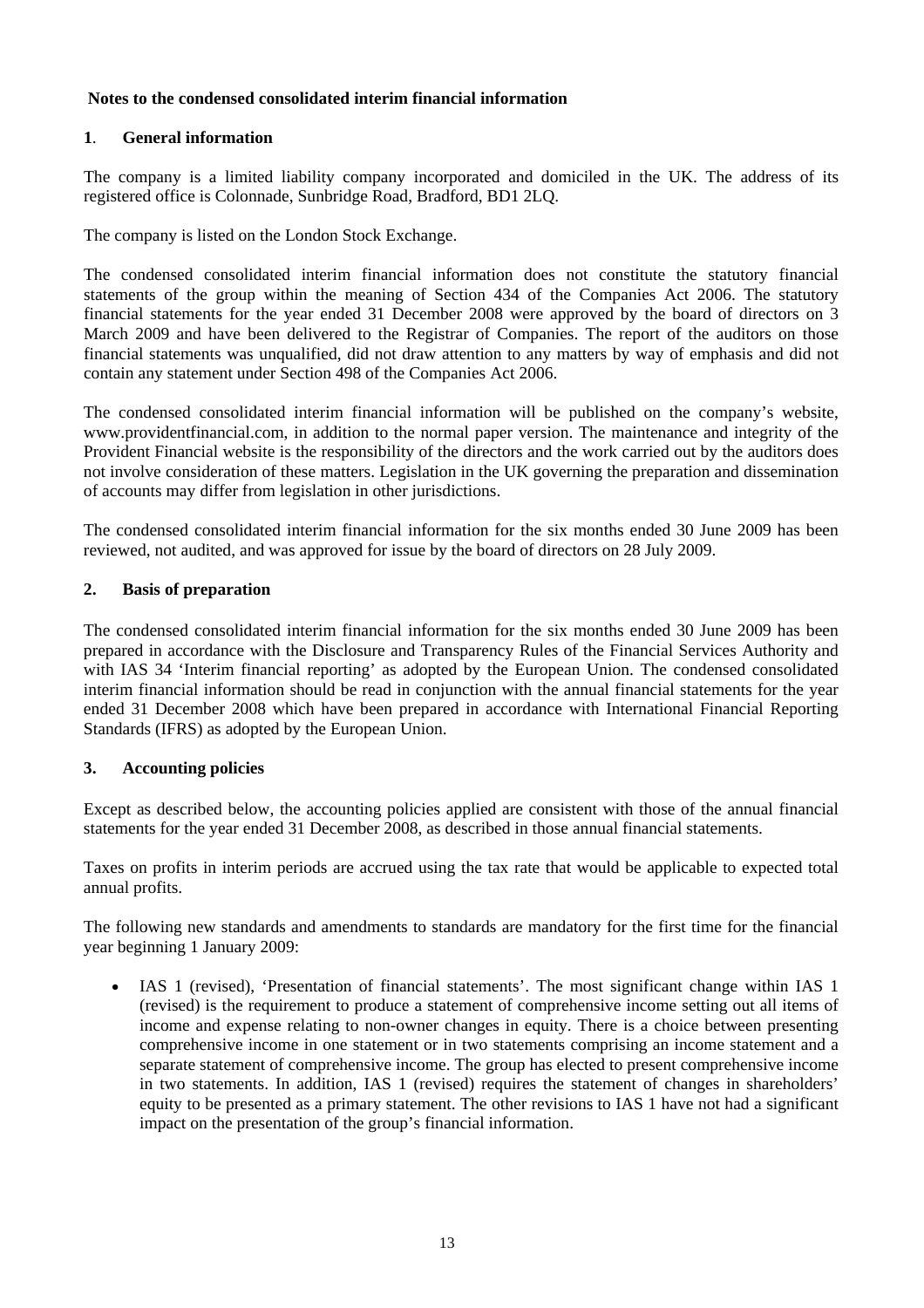# **3. Accounting policies (continued)**

• IFRS 8, 'Operating segments'. IFRS 8 replaces IAS 14, 'Segment reporting' and requires the disclosure of segment information on the same basis as the management information provided to the chief operating decision maker. The adoption of this standard has not resulted in a change in the group's reportable segments.

The following new standards, amendments to standards and interpretations are mandatory for the first time for the financial year beginning 1 January 2009, but are not relevant to the group:

- IFRIC 13, 'Customer loyalty programmes'.
- IFRIC 15, 'Agreements for the construction of real estate'.
- IFRIC 16, 'Hedges of a net investment in a foreign operation'.
- IAS 39 (amendment), 'Financial instruments: Recognition and measurement'.

The following new standards, amendments to standards and interpretations have been issued, but are not effective for the financial year beginning 1 January 2009 and have not been early adopted:

- IFRS 3 (revised), 'Business combinations' and consequential amendments to IAS 27, 'Consolidated and separate financial statements', IAS 28, 'Investments in associates' and IAS 31, 'Interests in joint ventures', effective prospectively to business combinations for which the acquisition date is on or after the beginning of the first annual reporting period beginning on or after 1 July 2009. The standard is not expected to have a material impact on the group.
- IFRIC 17, 'Distributions of non-cash assets to owners', effective for annual periods beginning on or after 1 July 2009. This is not expected to have a material impact on the group.
- IFRIC 18, 'Transfers of assets from customers', effective for transfers of assets received on or after 1 July 2009. This is not relevant to the group.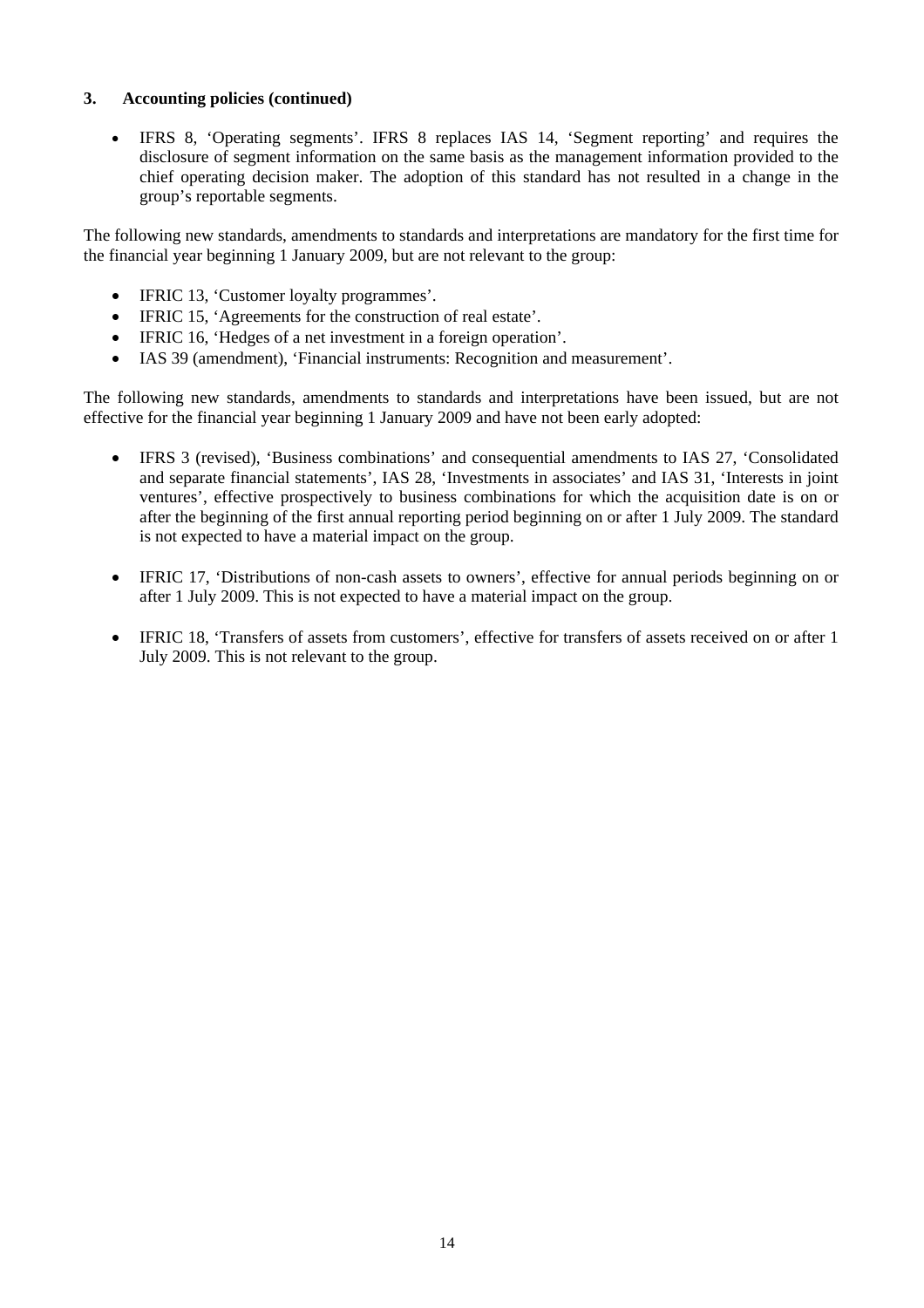#### **4. Segment information**

IFRS 8 requires segment reporting to be based on the internal financial information reported to the chief operating decision maker. The group's chief operating decision maker is deemed to be the Executive Committee comprising Peter Crook (Chief Executive), Andrew Fisher (Finance Director) and Chris Gillespie (Managing Director, Consumer Credit Division) whose primary responsibility it is to manage the group's day to day operations and analyse trading performance. The group's segments comprise the Consumer Credit Division, Vanquis Bank, Yes Car Credit and Central which are those segments reported in the group's management accounts used by the Executive Committee as the primary means for analysing trading performance. The Executive Committee assesses profit performance using profit before tax measured on a basis consistent with the disclosure in the group accounts.

|                                 |                          |             | Profit/(loss) before                 |             |
|---------------------------------|--------------------------|-------------|--------------------------------------|-------------|
|                                 | Revenue                  |             | taxation<br>Six months ended 30 June |             |
|                                 | Six months ended 30 June |             |                                      |             |
|                                 | 2009                     | 2008        | 2009                                 | 2008        |
|                                 | $\pounds$ m              | $\pounds$ m | $\pounds$ m                          | $\pounds$ m |
|                                 |                          |             |                                      |             |
| <b>Consumer Credit Division</b> | 339.9                    | 324.0       | 52.0                                 | 50.2        |
| Vanquis Bank                    | 60.1                     | 42.9        | 5.0                                  | 3.0         |
| Yes Car Credit                  | 1.2                      | 3.2         | (1.1)                                | (1.0)       |
|                                 | 401.2                    | 370.1       | 55.9                                 | 52.2        |
| Central<br>$-costs$             |                          |             | (3.6)                                | (2.7)       |
| $-$ interest receivable         |                          |             | 0.8                                  | 1.8         |
| Total central                   |                          |             | (2.8)                                | (0.9)       |
| <b>Total group</b>              | 401.2                    | 370.1       | 53.1                                 | 51.3        |

All of the above activities relate to continuing operations as defined in IFRS 5 'Non-current assets held for sale and discontinued operations'. Consistent with the treatment in prior years, the Yes Car Credit operation has been classified as part of continuing operations on the basis that revenue and impairment will continue to be generated from the loan book until it has been fully collected-out.

Revenue between business segments is not material. All of the group's operations operate in the UK and Republic of Ireland.

|                                 | Total assets |                        |             |             | Net assets/(liabilities) |             |  |  |
|---------------------------------|--------------|------------------------|-------------|-------------|--------------------------|-------------|--|--|
|                                 | 30 June      | 30 June<br>31 December |             | 30 June     | 31 December              | 30 June     |  |  |
|                                 | 2009         | 2008                   | 2008        | 2009        | 2008                     | 2008        |  |  |
|                                 | $\pounds$ m  | $\pounds$ m            | $\pounds$ m | $\pounds$ m | $\pounds$ m              | $\pounds$ m |  |  |
|                                 |              |                        |             |             |                          |             |  |  |
| <b>Consumer Credit Division</b> | 854.3        | 949.7                  | 805.6       | 205.6       | 230.1                    | 205.9       |  |  |
| Vanquis Bank                    | 242.7        | 215.8                  | 184.1       | 46.0        | 40.8                     | 33.4        |  |  |
| Yes Car Credit                  | 1.8          | 6.0                    | 17.3        | (40.9)      | (40.2)                   | (41.6)      |  |  |
| Central                         | 185.9        | 121.7                  | 153.2       | 26.1        | 47.2                     | 82.6        |  |  |
|                                 | 1,284.7      | 1,293.2                | 1,160.2     | 236.8       | 277.9                    | 280.3       |  |  |
| Intra-group elimination         | (152.4)      | (66.7)                 | (112.7)     |             |                          |             |  |  |
| <b>Total group</b>              | 1,132.3      | 1,226.5                | 1,047.5     | 236.8       | 277.9                    | 280.3       |  |  |

Segment net assets are based on the statutory accounts of the companies forming the group's business segments adjusted to assume repayment of intra-group balances and rebasing of the borrowings of the Consumer Credit Division to reflect a borrowings to receivables ratio of 80%. The impact of this is an increase in the notional allocation of group borrowings to the Consumer Credit Division of £152.4m (31 December 2008: £66.7m, 30 June 2008: £112.7m) and an increase in the notional cash allocated to central activities of the same amount. The intra-group elimination adjustment removes this notional allocation to state borrowings and cash on a consolidated group basis.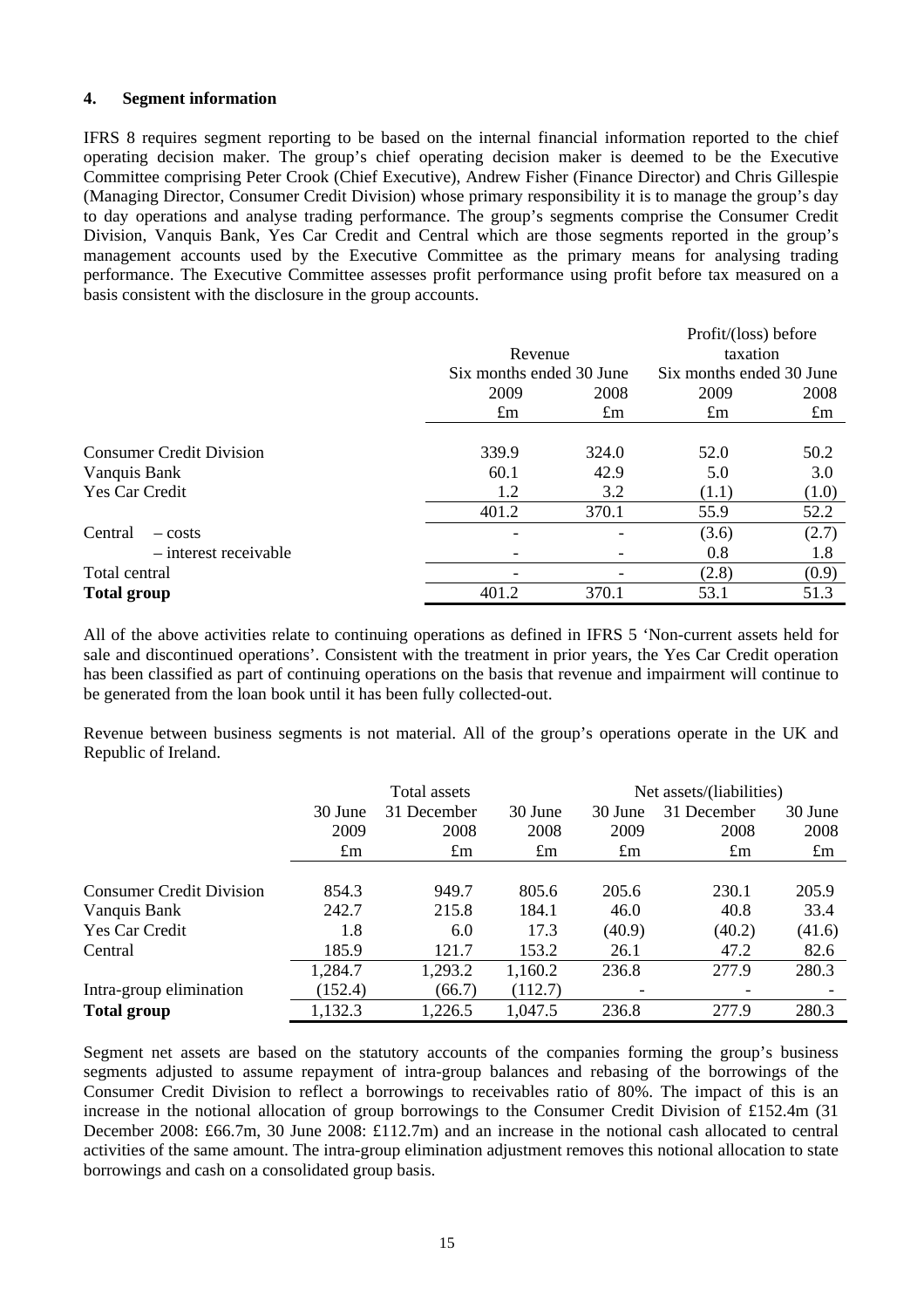# **5. Tax charge**

The tax charge for the period has been calculated by applying the directors' best estimate of the effective tax rate for the year, which is 28.0% (six months ended 30 June 2008: 28.5%), to the profit before tax for the period.

# **6. Earnings per share**

Basic earnings per share is calculated by dividing the earnings attributable to ordinary shareholders by the weighted average number of ordinary shares outstanding during the period, excluding own shares held, which are treated, for this purpose, as being cancelled.

For diluted earnings per share, the weighted average number of ordinary shares in issue is adjusted to assume conversion of all dilutive potential ordinary shares. For share options and awards, a calculation is performed to determine the number of shares that could have been acquired at fair value (determined as the average annual market share price of the company's shares) based on the monetary value of the subscription rights attached to outstanding share options and awards. The number of shares calculated as above is compared with the number of shares that would have been issued assuming the exercise of the share options and awards.

Reconciliations of basic and diluted earnings per share are set out below:

|                                   | Six months ended 30 June |           |           |             |           |           |
|-----------------------------------|--------------------------|-----------|-----------|-------------|-----------|-----------|
|                                   |                          | 2009      |           |             | 2008      |           |
|                                   |                          | Weighted  |           |             | Weighted  |           |
|                                   |                          | average   |           |             | average   |           |
|                                   |                          | number of | Per share |             | number of | Per share |
|                                   | Earnings                 | shares    | amount    | Earnings    | shares    | amount    |
|                                   | $\pounds$ m              | m         | Pence     | $\pounds$ m | m         | Pence     |
| <b>Earnings per share</b>         |                          |           |           |             |           |           |
| Shares in issue during the period |                          | 132.2     |           |             | 131.2     |           |
| Own shares held                   |                          | (2.0)     |           |             | (1.2)     |           |
| <b>Basic earnings per share</b>   | 38.2                     | 130.2     | 29.3      | 36.7        | 130.0     | 28.2      |
| Dilutive effect of share options  |                          |           |           |             |           |           |
| and awards                        |                          | 0.4       | (0.1)     |             | 0.7       | (0.1)     |
| Diluted earnings per share        | 38.2                     | 130.6     | 29.2      | 36.7        | 130.7     | 28.1      |

# **7. Dividends**

|                |                 | Six months ended 30 June         |
|----------------|-----------------|----------------------------------|
|                | Pence per share | 2008<br>2009                     |
|                |                 | £m<br>£m                         |
| 2007 final     | $-38.1p$        | 50.0<br>$\overline{\phantom{a}}$ |
| 2008 final     | $-38.1p$        | 50.6<br>$\overline{\phantom{0}}$ |
| Dividends paid |                 | 50.6<br>50.0                     |

The directors have declared an interim dividend in respect of the six months ended 30 June 2009 of 25.4p per share (six months ended 30 June 2008: 25.4p) which will amount to a dividend payment of £34.0m (2008: £33.4m). This dividend is not reflected in the balance sheet as it will be paid after the balance sheet date.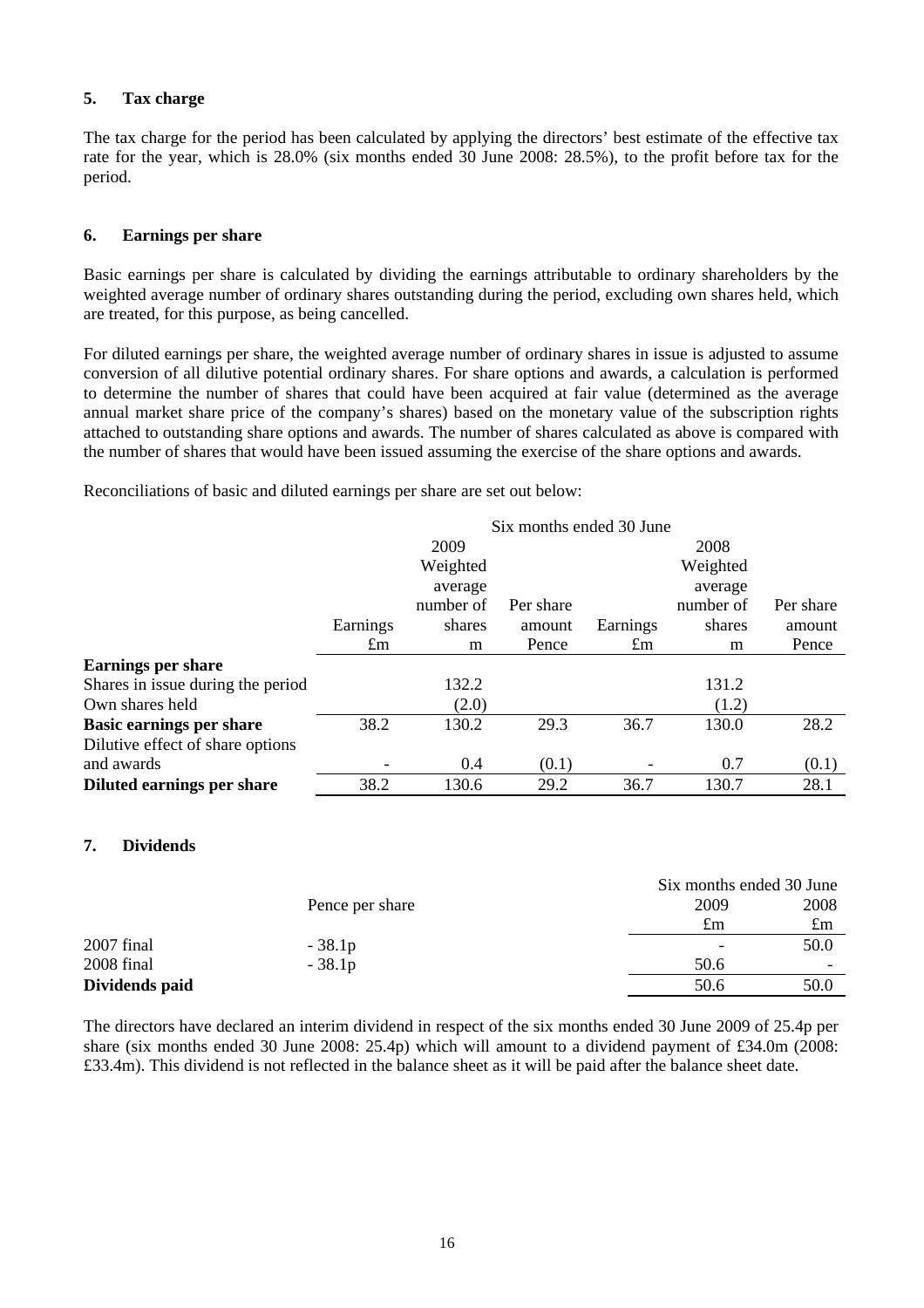# **8. Amounts receivable from customers**

|                                 | 30 June     | 31 December | 30 June     |
|---------------------------------|-------------|-------------|-------------|
|                                 | 2009        | 2008        | 2008        |
|                                 | $\pounds$ m | $\pounds$ m | $\pounds$ m |
|                                 |             |             |             |
| <b>Consumer Credit Division</b> | 781.5       | 852.1       | 701.7       |
| Vanquis Bank                    | 229.7       | 205.4       | 177.5       |
| Yes Car Credit                  | 0.3         | 5.8         | 16.3        |
| <b>Total group</b>              | 1,011.5     | 1,063.3     | 895.5       |
| Analysed as:                    |             |             |             |
| – due within one year           | 934.0       | 979.6       | 837.3       |
| – due in more than one year     | 77.5        | 83.7        | 58.2        |
| <b>Total group</b>              | 1,011.5     | 1,063.3     | 895.5       |

The impairment charge in respect of amounts receivable from customers reflected within operating costs can be analysed as follows:

|                                 |             | Six months ended 30 June |  |
|---------------------------------|-------------|--------------------------|--|
|                                 | 2009        | 2008                     |  |
|                                 | $\pounds$ m | $\pounds$ m              |  |
| <b>Consumer Credit Division</b> | 131.6       | 121.2                    |  |
| Vanquis Bank                    | 28.4        | 16.5                     |  |
| Yes Car Credit                  | 0.1         |                          |  |
| <b>Total group</b>              | 160.1       | 138.8                    |  |

Impairment in Vanquis Bank is deducted from the carrying value of amounts receivable from customers by the use of an allowance account. The Vanquis Bank allowance account as at 30 June 2009 amounted to £33.3m (31 December 2008: £26.4m, 30 June 2008: £22.2m). Within the Consumer Credit Division and Yes Car Credit, impairments are deducted directly from amounts receivable from customers without the use of an allowance account.

# **9. Retirement benefit asset**

The group operates one major defined benefit scheme; the Provident Financial Staff Pension Scheme ('the staff pension scheme'). The scheme covers 65% of employees with company-provided pension arrangements and is of the funded, defined benefit type providing retirement benefits based on final salary. Following a full group review of pension scheme arrangements, from 1 April 2006 members were provided with a choice of paying higher member contributions to continue accruing benefits based on final salary or paying a lower member contribution and accruing benefits based on a percentage of salary which would be revalued each year.

The most recent actuarial valuations of scheme assets and the present value of the defined benefit obligation were carried out as at 1 June 2006 by a qualified independent actuary. The valuation used for the purposes of IAS 19 'Employee benefits' has been based on the results of this valuation which has been updated by the actuary to take account of the requirements of IAS 19 in order to assess the liabilities of the scheme as at the balance sheet date. Scheme assets are stated at fair value as at the balance sheet date.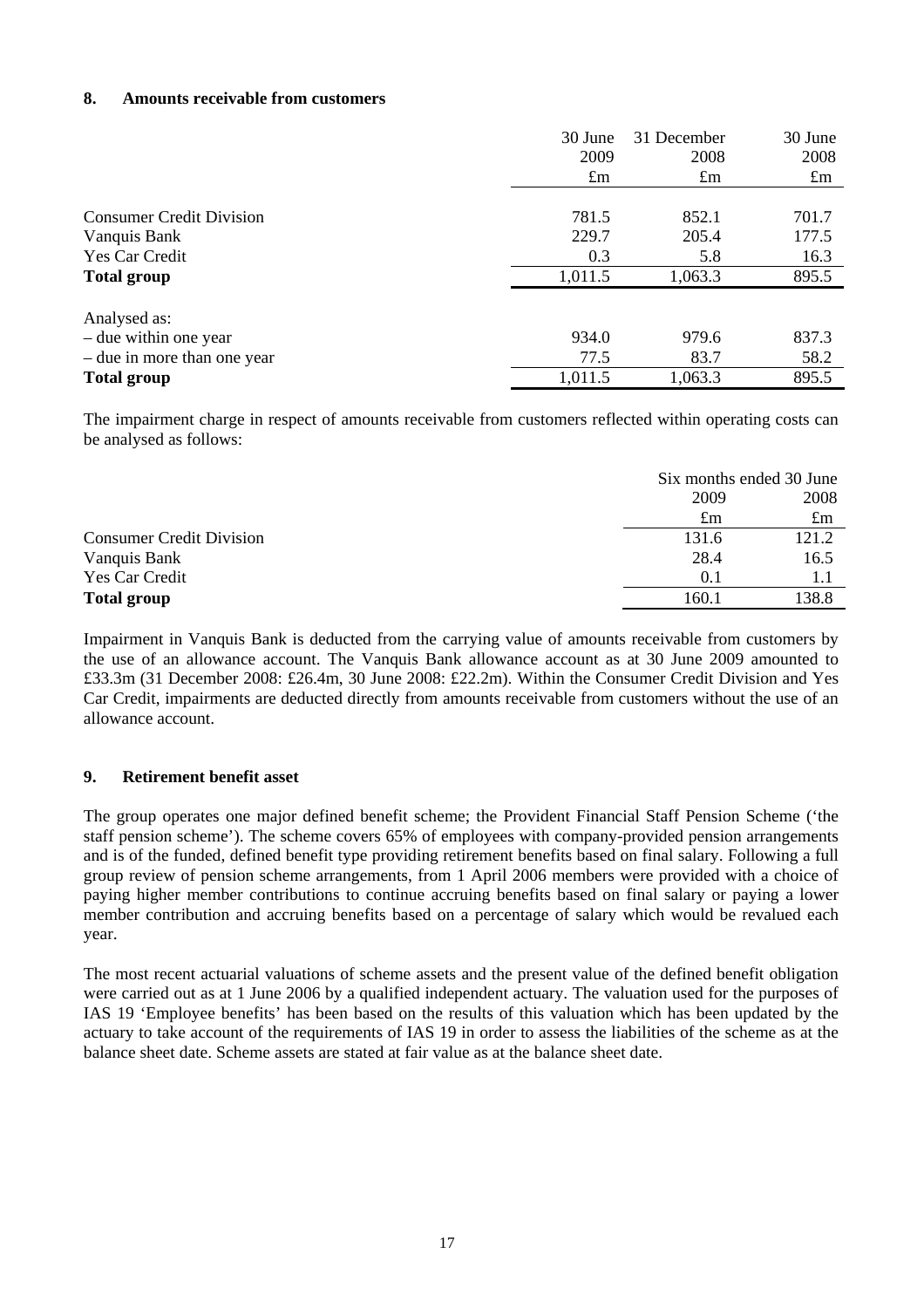# **9. Retirement benefit asset (continued)**

The net retirement benefit asset recognised in the balance sheet of the group is as follows:

|                                                        | 30 June     | 31 December | 30 June     |
|--------------------------------------------------------|-------------|-------------|-------------|
|                                                        | 2009        | 2008        | 2008        |
|                                                        | $\pounds$ m | $\pounds$ m | $\pounds$ m |
| Fair value of scheme assets                            | 407.5       | 410.7       | 440.4       |
| Present value of funded defined benefit obligations    | (396.9)     | (359.8)     | (382.5)     |
| Net retirement benefit asset recognised in the balance |             |             |             |
| sheet                                                  | 10.6        | 50.9        | 57.9        |

The amounts recognised in the income statement are as follows:

|                                                         | Six months ended 30 June |             |
|---------------------------------------------------------|--------------------------|-------------|
|                                                         | 2009                     | 2008        |
|                                                         | $\pounds$ m              | $\pounds$ m |
| Current service cost                                    | (2.4)                    | (2.9)       |
| Interest cost                                           | (11.2)                   | (11.5)      |
| Expected return on scheme assets                        | 12.5                     | 14.9        |
| Net (expense)/credit recognised in the income statement | 1.1                      | (0.5)       |

The net (expense)/credit recognised in the income statement has been included within administrative expenses.

Movements in the fair value of scheme assets were as follows:

|                                                                         | Six months ended 30 June |             |
|-------------------------------------------------------------------------|--------------------------|-------------|
|                                                                         | 2009                     | 2008        |
|                                                                         | $\pounds$ m              | $\pounds$ m |
| Fair value of scheme assets at 1 January                                | 410.7                    | 465.7       |
| Expected return on scheme assets                                        | 12.5                     | 14.9        |
| Actuarial movement on scheme assets                                     | (15.8)                   | (37.6)      |
| Contributions by the group                                              | 4.0                      | 2.4         |
| Section 75 contribution on disposal of subsidiary undertaking (note 10) | 0.6                      |             |
| Contributions paid by scheme participants                               | 0.6                      | 1.3         |
| Net benefits paid out                                                   | (5.1)                    | (6.3)       |
| Fair value of scheme assets at 30 June                                  | 407.5                    | 440.4       |

Movements in the present value of the defined benefit obligation were as follows:

|                                           |             | Six months ended 30 June |  |
|-------------------------------------------|-------------|--------------------------|--|
|                                           | 2009        | 2008                     |  |
|                                           | $\pounds$ m | $\pounds$ m              |  |
| Defined benefit obligation at 1 January   | (359.8)     | (404.2)                  |  |
| Current service cost                      | (2.4)       | (2.9)                    |  |
| Interest cost                             | (11.2)      | (11.5)                   |  |
| Contributions paid by scheme participants | (0.6)       | (1.3)                    |  |
| Actuarial movement on scheme liabilities  | (28.0)      | 31.1                     |  |
| Net benefits paid out                     | 5.1         | 6.3                      |  |
| Defined benefit obligation at 30 June     | (396.9)     | (382.5)                  |  |
|                                           |             |                          |  |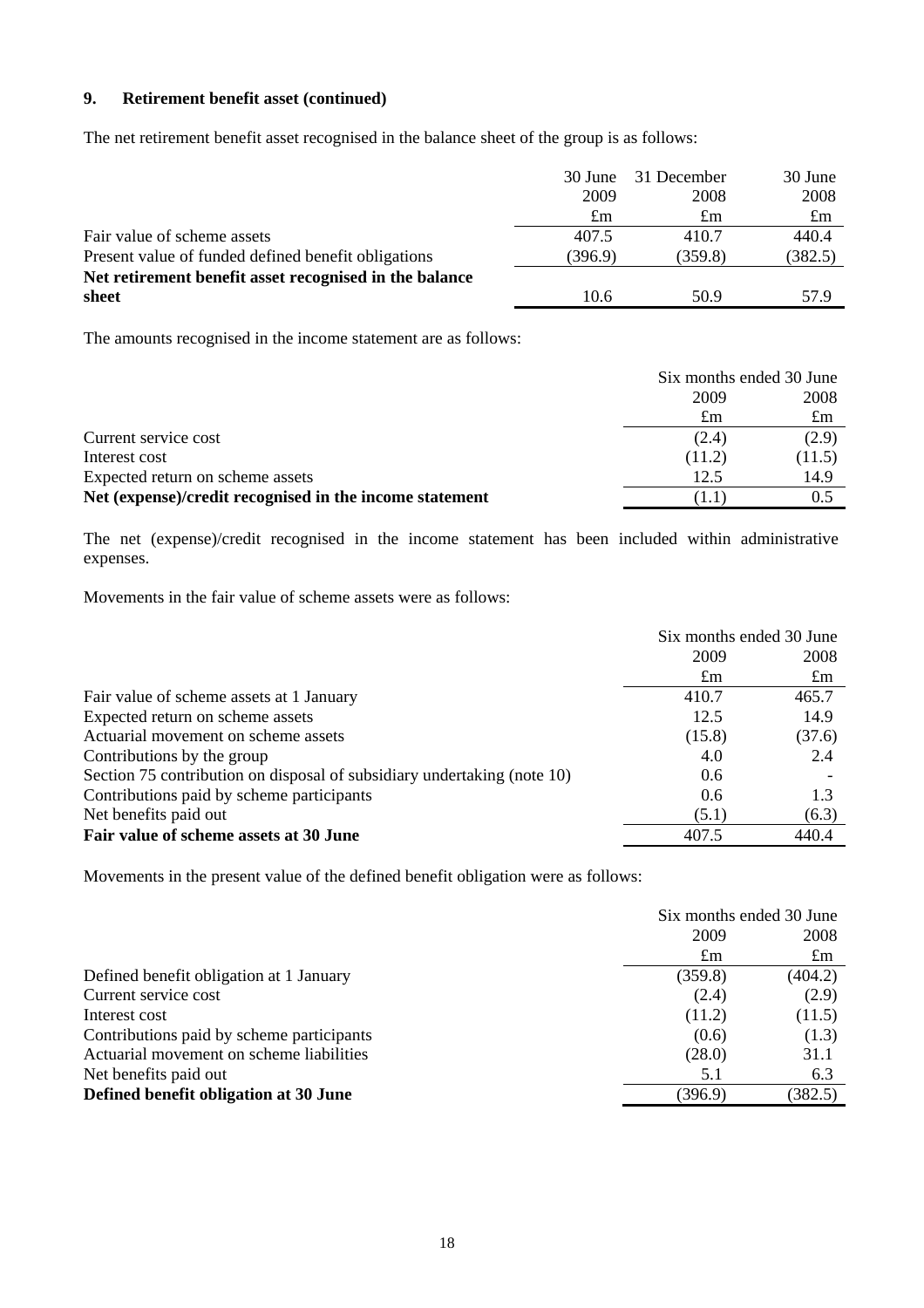# **9. Retirement benefit asset (continued)**

The principal actuarial assumptions used at the balance sheet date were as follows:

|                                          |      | 30 June 31 December | 30 June |
|------------------------------------------|------|---------------------|---------|
|                                          | 2009 | 2008                | 2008    |
|                                          | $\%$ | $\%$                | $\%$    |
| Price inflation                          | 3.50 | 2.90                | 4.00    |
| Rate of increase in pensionable salaries | 4.55 | 4.20                | 5.57    |
| Rate of increase to pensions in payment  | 3.50 | 2.90                | 4.00    |
| Discount rate                            | 6.20 | 6.30                | 6.40    |

The mortality assumptions used in the valuation of the defined benefit pension scheme are based on the mortality experience of insured pension schemes and allow for future improvements in life expectancy. The group continues to use the PA92 series of standard tables combined with the medium cohort improvement factors for projecting mortality. In more simple terms, it is assumed that members who retire in the future at age 65 will live on average for a further 22 years if they are male (31 December 2008: 22 years, 30 June 2008: 21 years) and for a further 25 years if they are female (31 December 2008: 25 years, 30 June 2008: 24 years). If assumed life expectancies had been one year greater, the net retirement benefit asset would have reduced by approximately £11m (31 December 2008: £10m, 30 June 2008: £11m).

An analysis of amounts recognised in the statement of comprehensive income is set out below:

|                                                                  | Six months ended 30 June |             |
|------------------------------------------------------------------|--------------------------|-------------|
|                                                                  | 2009                     | 2008        |
|                                                                  | £m                       | $\pounds$ m |
| Actuarial movements on scheme assets                             | (15.8)                   | (37.6)      |
| Actuarial movements on scheme liabilities                        | (28.0)                   | 31.1        |
| Actuarial movements recognised in the statement of comprehensive |                          |             |
| income                                                           | (43.8)                   | (6.5)       |

# **10. Disposal of subsidiary undertaking**

On 30 January 2009, the group completed the disposal of Cheque Exchange Limited, a small subsidiary undertaking within the Consumer Credit Division involved in cheque cashing and money transfer, to Hertford International Group plc for total consideration of £3.0m. The consideration comprised £0.7m cash consideration, £1.9m deferred consideration of which £1.4m is due on 31 July 2009, and £0.6m, less tax relief of £0.2m, in respect of a section 75 contribution into the group's defined benefit pension scheme (see note 9). There was no gain or loss on disposal.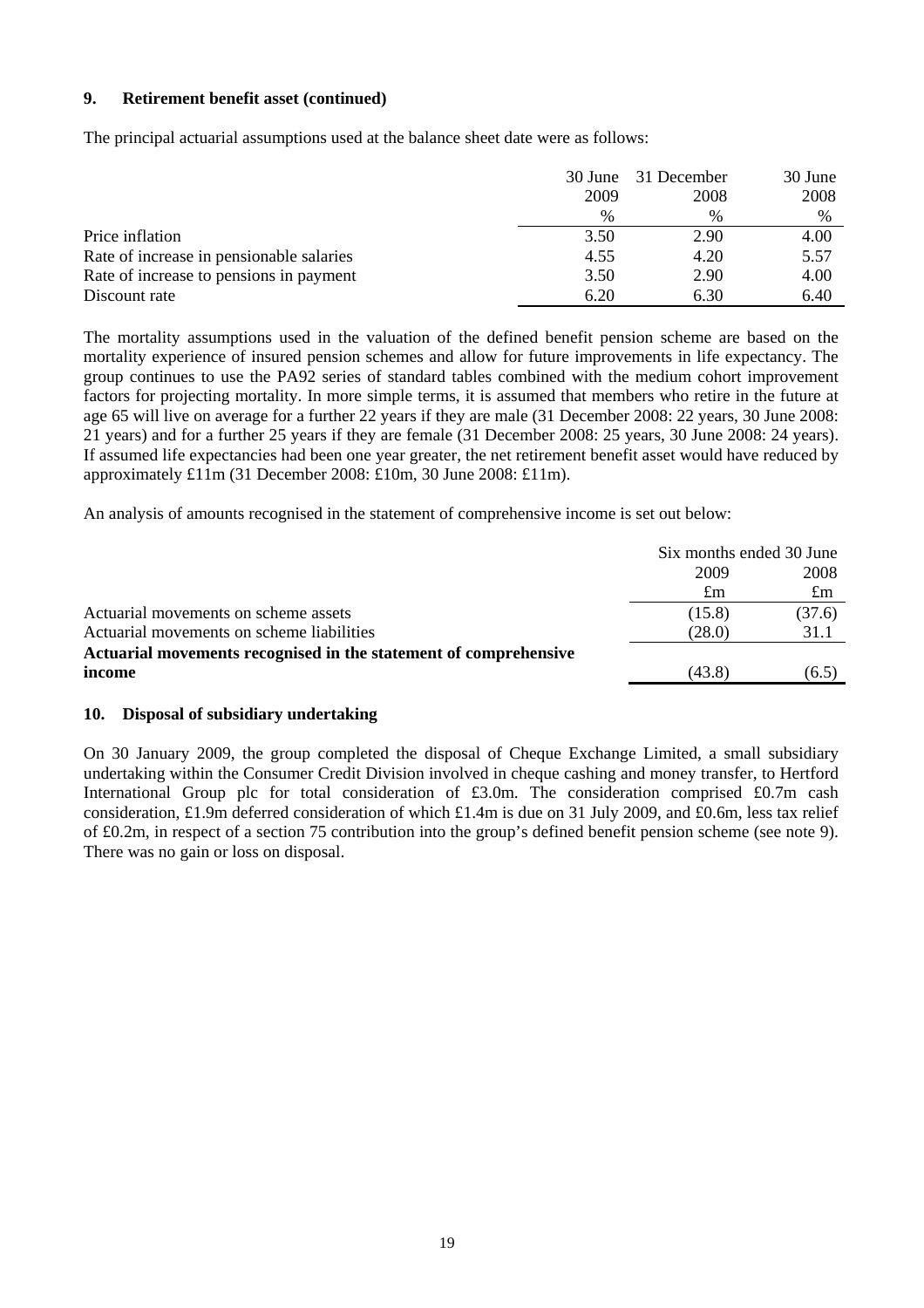# **11. Reconciliation of profit after taxation to cash generated from operations**

|                                                     | Six months ended 30 June |             |
|-----------------------------------------------------|--------------------------|-------------|
|                                                     | 2009                     | 2008        |
|                                                     | $\pounds$ m              | $\pounds$ m |
| <b>Profit after taxation</b>                        | 38.2                     | 36.7        |
| Adjusted for:                                       |                          |             |
| – tax charge                                        | 14.9                     | 14.6        |
| - finance costs                                     | 25.2                     | 22.6        |
| - share-based payment charge                        | 2.9                      | 2.7         |
| $-$ retirement benefit charge/(credit) (note 9)     | 1.1                      | (0.5)       |
| - amortisation of intangible assets                 | 1.6                      | 0.4         |
| - depreciation of property, plant and equipment     | 4.2                      | 3.5         |
| - loss on disposal of property, plant and equipment | 0.1                      | 0.1         |
| Changes in operating assets and liabilities:        |                          |             |
| - amounts receivable from customers                 | 51.8                     | 29.9        |
| - trade and other receivables                       | (4.4)                    | 3.3         |
| - trade and other payables                          | (14.9)                   | (15.0)      |
| - retirement benefit asset                          | (4.0)                    | (2.4)       |
| - derivative financial instruments                  | 0.5                      | 0.8         |
| - provisions                                        | (0.4)                    | (0.2)       |
| <b>Cash generated from operations</b>               | 116.8                    | 96.5        |

#### **12. Seasonality**

The group's peak period of lending to customers is in the lead up to the Easter holidays in the first half of each financial year and then more significantly in the lead up to Christmas in the second half of the financial year. Accordingly, in 2008 approximately 60% of Home Credit loans issued by the Consumer Credit Division were made in the second half of the financial year and the group's peak borrowing requirement arose in December. In addition, the group's accounting policies relating to revenue and impairment are an important influence on the recognition of the group's profit between the first and second halves of the financial year. The interest income earned from loans and receivables is spread on an effective yield basis over the contractual term of the group's loans and receivables resulting in revenue being split broadly evenly between the first and second halves of the financial year, notwithstanding that the larger proportion of credit is issued in the second half of the financial year. The accounting policy relating to the impairment of customer receivables requires impairments to be made only when there is objective evidence of impairment of a customer balance, such as a missed payment. This results in the group's largest impairment charges arising early in each financial year when customers default on loans they received in the lead up to Christmas. Accordingly, the impairment charge is typically higher in the first half of the financial year. In 2008, the first half impairment charge in the Consumer Credit Division represented approximately 60% of the full year impairment charge.

The analysis set out above relates to the Consumer Credit Division only. Vanquis Bank is still in a rapid growth phase and at this stage of its development the influence of its rapid growth has a much more significant influence on the profits reported by the business during the financial year than the underlying seasonality.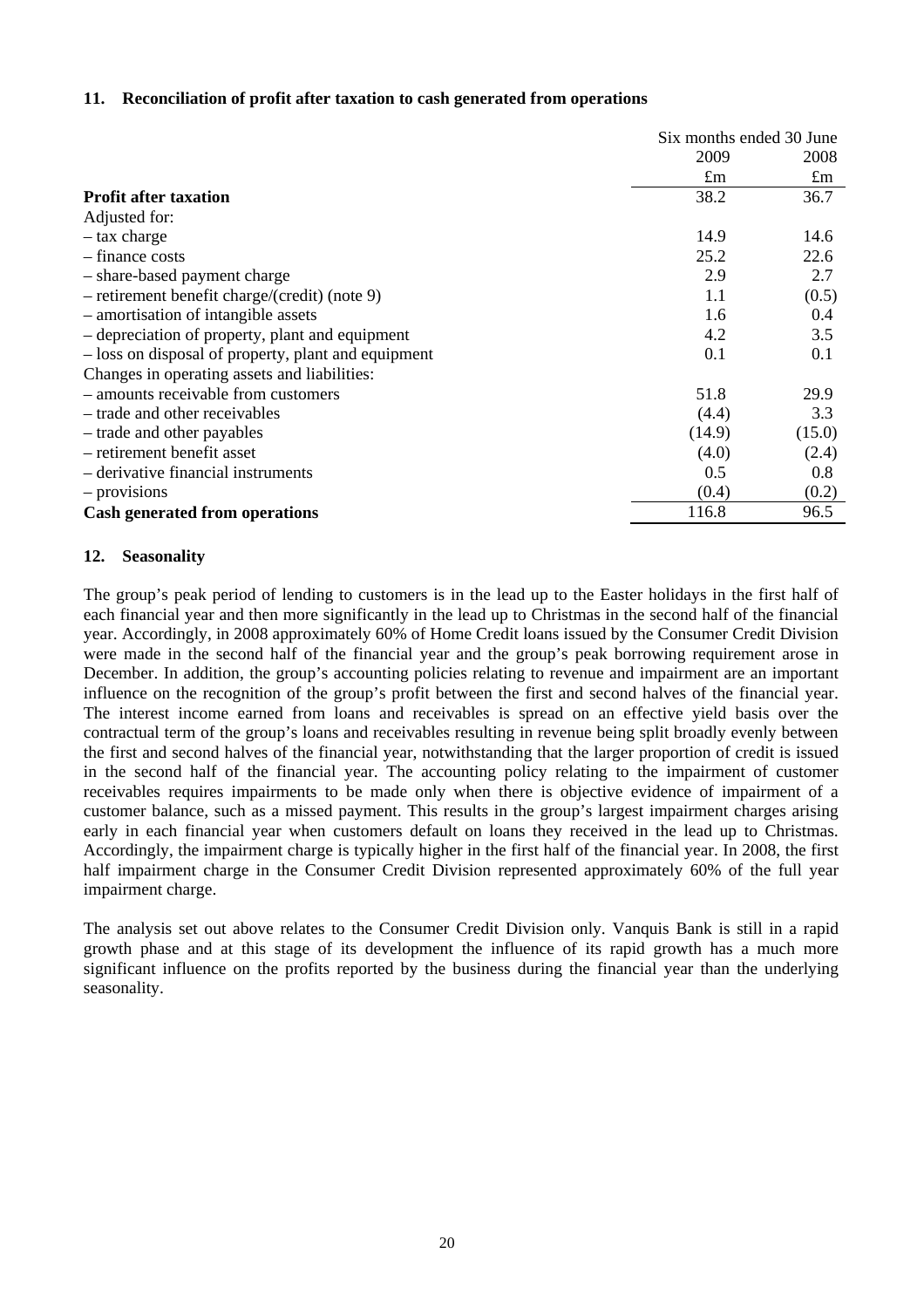# **Statement of directors' responsibilities**

The directors confirm that the condensed consolidated interim financial information has been prepared in accordance with IAS 34 as adopted by the European Union, and that the interim management report includes a fair review of the information required by DTR 4.2.7 and DTR 4.2.8, namely:

- An indication of important events that have occurred during the first six months of the financial year and their impact on the condensed consolidated interim financial information, and a description of the principal risks and uncertainties for the remaining six months of the financial year; and
- Material related party transactions that have occurred in the first six months of the financial year and any material changes in the related party transactions described in the last annual report and financial statements.

The current directors of Provident Financial plc are listed in the 2008 annual report and financial statements. On 2 March 2009, Rob Anderson was appointed as a non-executive director and on 6 May 2009, John Maxwell retired from the board. There have been no other changes in directors during the six months ended 30 June 2009. A list of current directors is maintained on the Provident Financial website: www.providentfinancial.com.

By order of the board

Peter Crook – Chief Executive Andrew Fisher – Finance Director

28 July 2009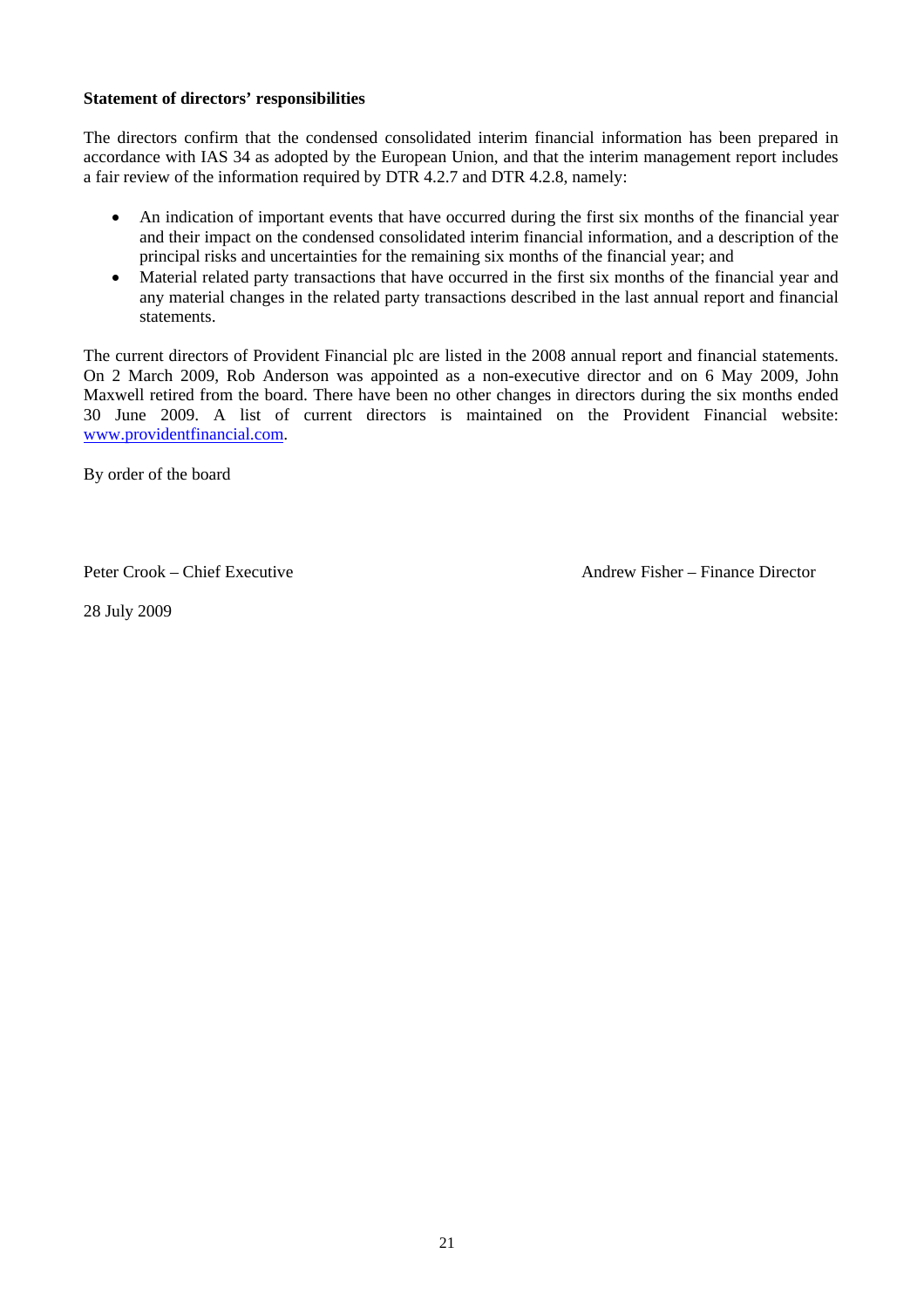#### **Auditors' review report**

#### **Independent review report to Provident Financial plc**

#### **Introduction**

We have been engaged by the company to review the condensed consolidated interim financial information in the interim report for the six months ended 30 June 2009, which comprises the consolidated income statement, the consolidated statement of comprehensive income, the consolidated balance sheet, the consolidated statement of changes in shareholders' equity, the consolidated statement of cash flows and related notes. We have read the other information contained in the interim report and considered whether it contains any apparent misstatements or material inconsistencies with the information in the condensed consolidated interim financial information.

#### **Directors' responsibilities**

The interim report is the responsibility of, and has been approved by, the directors. The directors are responsible for preparing the interim report in accordance with the Disclosure and Transparency Rules of the United Kingdom's Financial Services Authority.

As disclosed in note 2, the annual financial statements of the group are prepared in accordance with IFRSs as adopted by the European Union. The condensed consolidated interim financial information included in this interim report has been prepared in accordance with International Accounting Standard 34, 'Interim Financial Reporting', as adopted by the European Union.

#### **Our responsibility**

Our responsibility is to express to the company a conclusion on the condensed consolidated interim financial information in the interim report based on our review. This report, including the conclusion, has been prepared for and only for the company for the purpose of the Disclosure and Transparency Rules of the Financial Services Authority and for no other purpose. We do not, in producing this report, accept or assume responsibility for any other purpose or to any other person to whom this report is shown or into whose hands it may come save where expressly agreed by our prior consent in writing.

#### **Scope of review**

We conducted our review in accordance with International Standard on Review Engagements (UK and Ireland) 2410, 'Review of Interim Financial Information Performed by the Independent Auditor of the Entity' issued by the Auditing Practices Board for use in the United Kingdom. A review of interim financial information consists of making enquiries, primarily of persons responsible for financial and accounting matters, and applying analytical and other review procedures. A review is substantially less in scope than an audit conducted in accordance with International Standards on Auditing (UK and Ireland) and consequently does not enable us to obtain assurance that we would become aware of all significant matters that might be identified in an audit. Accordingly, we do not express an audit opinion.

#### **Conclusion**

Based on our review, nothing has come to our attention that causes us to believe that the condensed consolidated interim financial information in the interim report for the six months ended 30 June 2009 is not prepared, in all material respects, in accordance with International Accounting Standard 34 as adopted by the European Union and the Disclosure and Transparency Rules of the United Kingdom's Financial Services Authority.

**PricewaterhouseCoopers LLP**  Chartered Accountants Leeds

28 July 2009